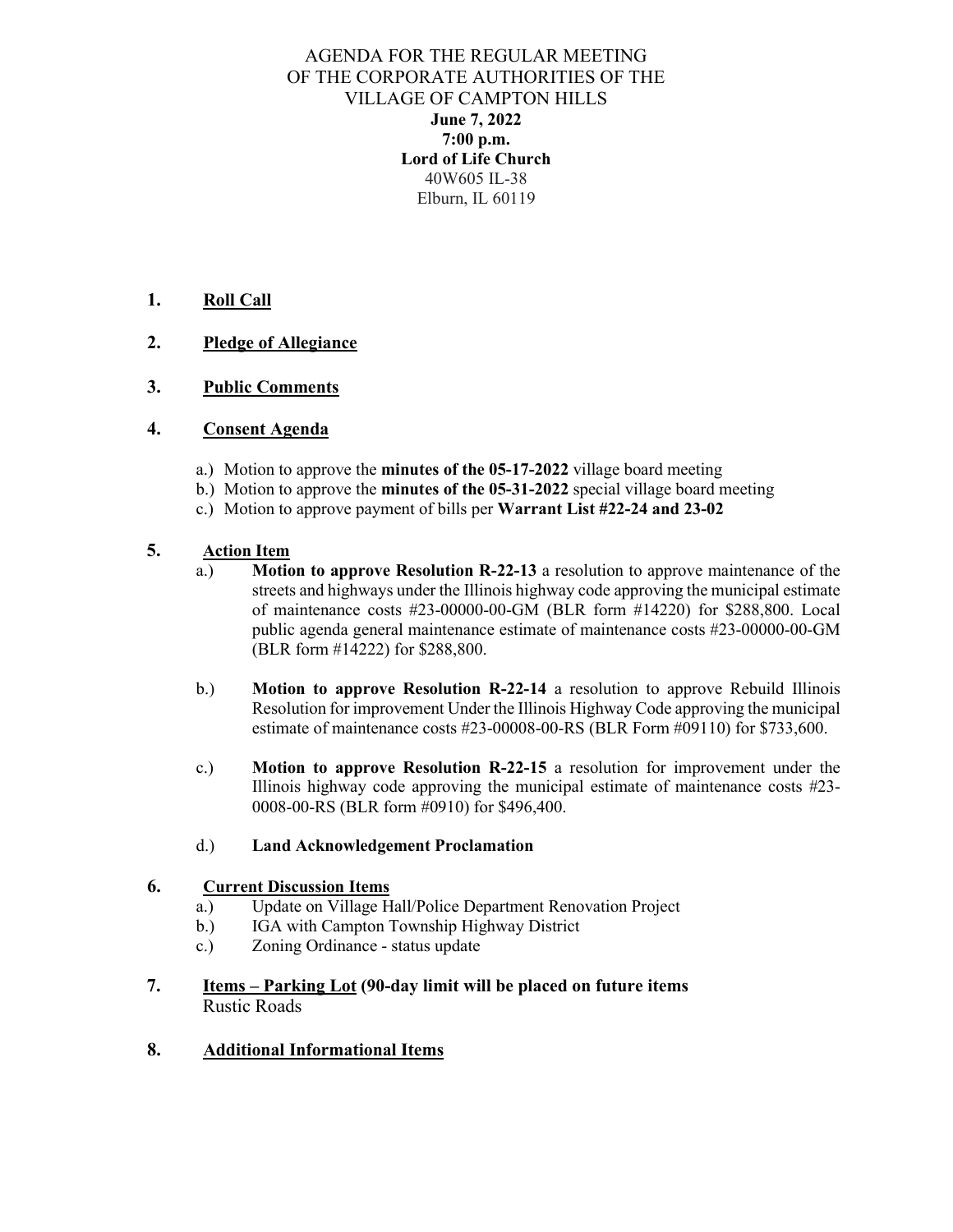Page 2

#### **9. CLOSED SESSION**

Move that the Village Board go into closed session as permitted by the Open Meetings Act to discuss one or more of the following matters:

- a.) Litigation that is filed and pending or is probable or imminent.  $2(c)(11)$
- b.) Collective negotiating matters.  $2(c)(2)$
- c.) Appointment, employment, compensation, discipline, performance, or dismissal of specific employees or officials, including legal counsel.  $2(c)(1) \& (3)$
- d.) Section 2.06(d) of Open Meetings Act (5 ILCS 120/2.06(d)) requires that public bodies review minutes of closed meetings for potential release approximately every six months.

#### **10. Potential Action Pertaining to Closed Session**

- **11. Next Meeting**:
- **12. Adjournment**

#### **Mission Statement**

Entrusted by its citizens, the Village of Campton Hills is dedicated to delivering municipal services in the most responsive, cost-effective, and efficient/proficient manner. Campton Hills is committed to upholding the high quality of life standards by supporting its school districts, maintaining family values and agriculture traditions, preserving natural resources, encouraging environmental stewardship, supporting passive and active recreational opportunities, honoring rural heritage, and generating a strong business foundation for present and future residents and visitors.

#### **Vision Statement**

Residents of the Village of Campton Hills wish to maintain the semi-rural quality of their environment and its associated lifestyle. They wish to control their own destiny, act so that property values increase over time at a greater rate than market averages and ensure the excellence of the schools that educate their children.

The Village of Campton Hills will be an aesthetically appealing, fiscally viable, family-oriented community striving to provide excellent educational, social, recreational, and cultural opportunities. The Village will foster a strong residential and business community, with concern for ecological stewardship while cooperating with other governmental bodies and agencies. Campton Hills will also work with area school districts to provide an exceptional education for their children. Campton Hills will strive to be an inviting and safe community that provides for the quality of life needs of its residents while preserving its character and heritage.

#### **Note:**

The Village of Campton Hills, in compliance with the Americans with Disabilities Act (ADA), requests that persons with disabilities requiring accommodations to allow observance of and/or participation in this meeting or having questions about the accessibility of the meeting facilities contact the Village Administrator (the Village's ADA Coordinator) at (630) 524-6252, at least 24 hours in advance of the meeting date.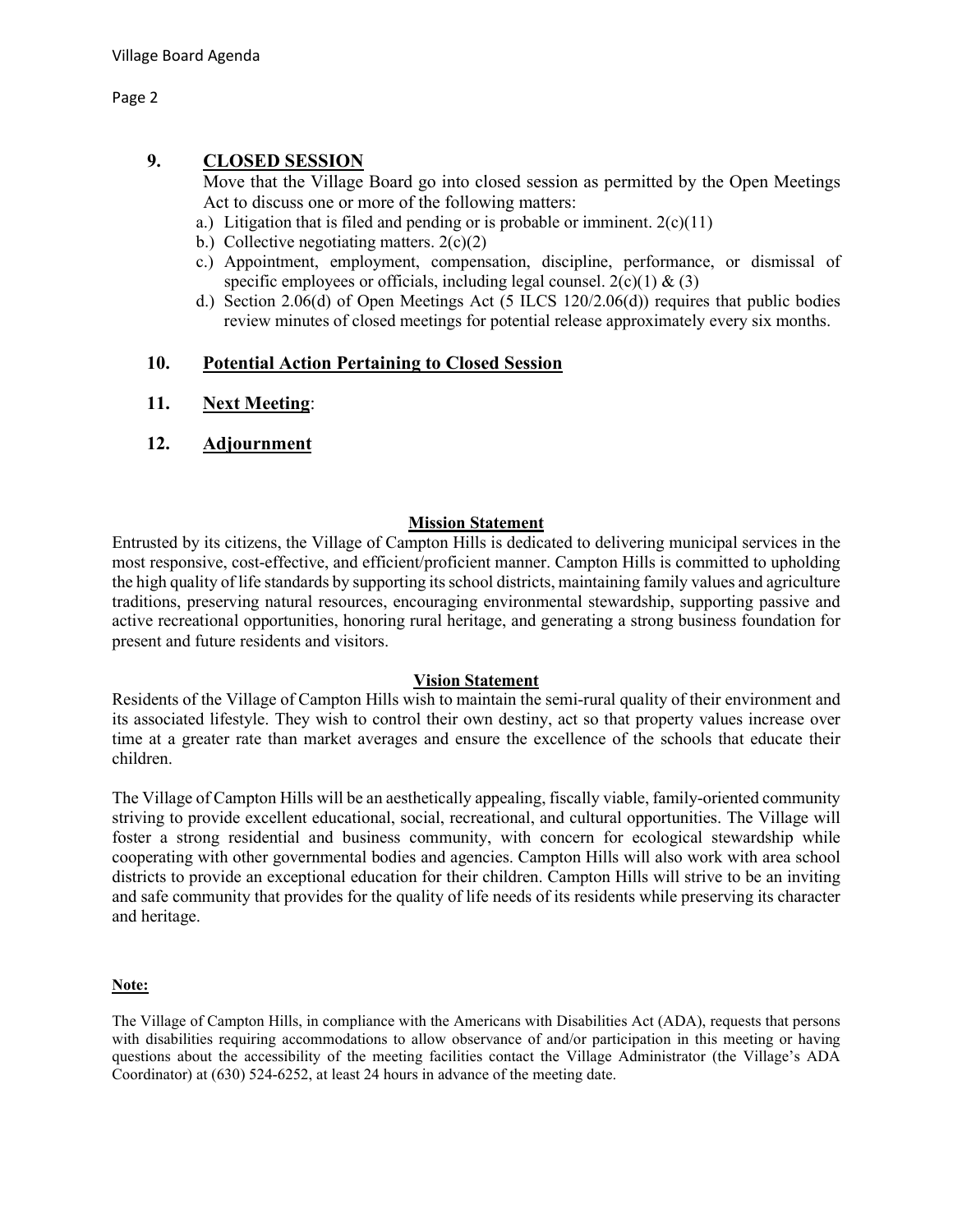#### MEETING MINUTES FOR THE REGULAR MEETING OF THE CORPORATE AUTHORITIES OF THE VILLAGE OF CAMPTON HILLS **Tuesday, May 17, 2022** 7:00 P.M. **Lord of Life Church** 40W605 IL-38 Elburn, IL 60119

#### **\*All Public Meetings are recorded.**

**Call to Order** - President Tyrrell called the meeting to order at 7:05 pm.

**1. Roll Call** – Clerk Baez called the roll

| <b>Present</b>         | <b>Absent</b>       | Also Present                  |
|------------------------|---------------------|-------------------------------|
| <b>Trustee Cappell</b> | Trustee White Eagle | <b>Administrator Burchard</b> |
| <b>Trustee George</b>  |                     | Clerk Baez                    |
| Trustee McKelvie       |                     | Commander Zeigler             |
| Trustee Millette       |                     | Treasurer Flakus              |
| Trustee Muncie         |                     | Members of the Public         |
| President Tyrrell      |                     |                               |

**2. Pledge of Allegiance** – President Tyrrell led those in attendance the Pledge of Allegiance.

#### **3. Public Comments** – **Limited to 3 minutes per individual**

None

- **4. Consent Agenda** [By a single unanimous vote, called an omnibus vote, the Board may approve a number of unrelated items. There may be no discussion, but any Trustee may remove any one or more items from the Consent Agenda, whereupon that item goes on the agenda below.] Motion to approve items A and B made by Trustee McKelvie, seconded by Trustee Cappell.
	- **a.)** Motion to approve the **minutes of the 5-3-2022** Regular Village Board Meeting
	- **b.)** Motion to approve payment of bills per **Warrant List #22-23 and 23-01.**

| [AYES: 5] | [NAYES: 0] |             |                                         |
|-----------|------------|-------------|-----------------------------------------|
| McKelvie  |            | White Eagle |                                         |
| Cappell   |            |             |                                         |
| George    |            |             |                                         |
| Millette  |            |             |                                         |
| Muncie    |            |             |                                         |
|           |            |             | [ABSENT: 1] [ABSTAIN: 0] Motion CARRIED |

#### **5. Action Items**

a. **Motion to approve and consent** to the Village President's appointment of Kim Muhr to Public Works Committee. Term to expire on 5-17-2024. Motion made by Trustee Muncie, seconded by Trustee Millette

| Roll Call: | [AYES: 5] | [NAYES: 0] |             | [ABSENT: 1] [ABSTAIN: 0] Motion CARRIED |
|------------|-----------|------------|-------------|-----------------------------------------|
|            | Muncie    |            | White Eagle |                                         |
|            | Millette  |            |             |                                         |
|            | Cappell   |            |             |                                         |
|            | George    |            |             |                                         |
|            | McKelvie  |            |             |                                         |
|            |           |            |             |                                         |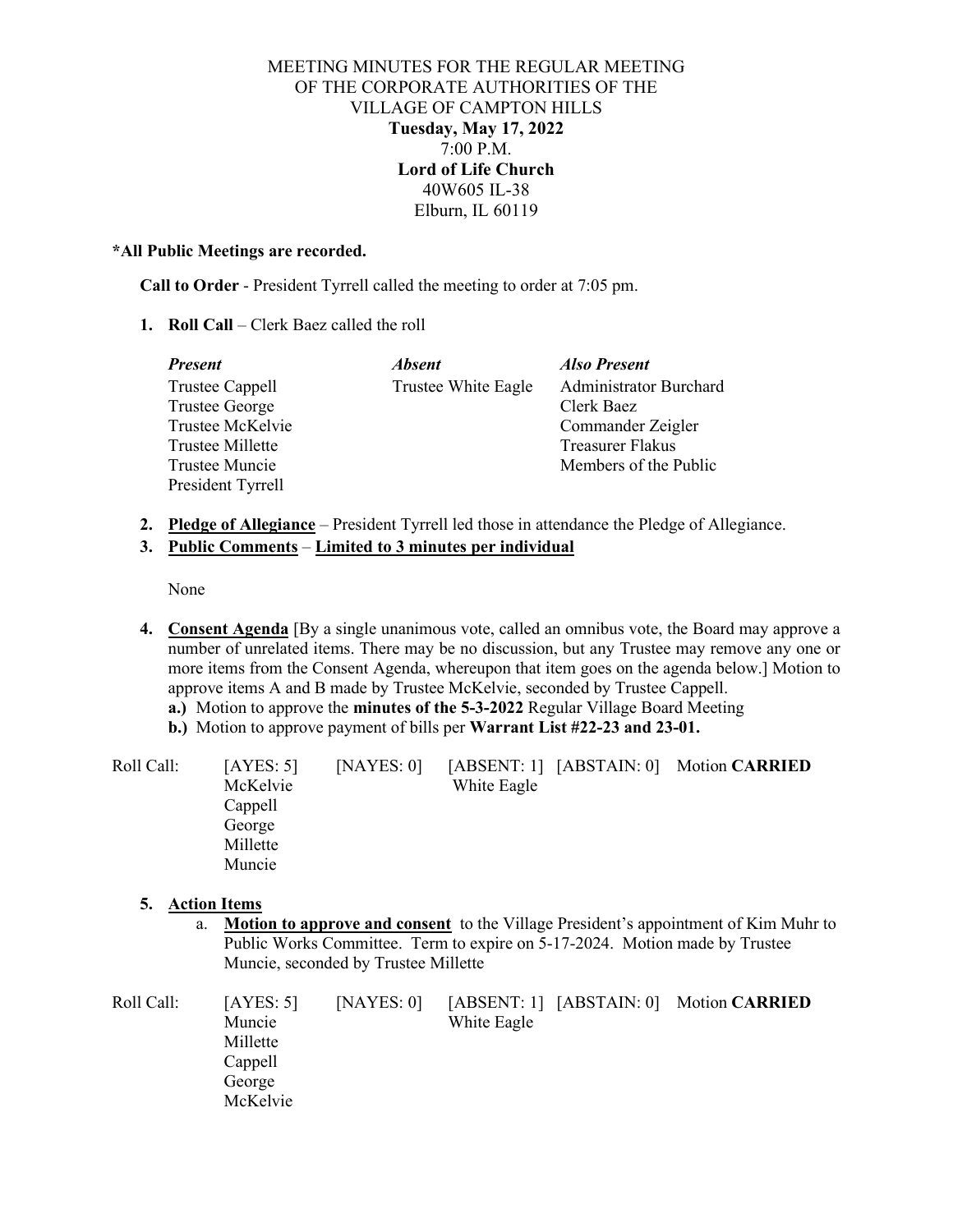Village Board of Trustees Meeting of May 3, 2022

Page 2

- **b. Motion to approve Resolution R-22-09** a resolution to approve MFT funds in the amount of \$426,000 for FY 2020. Motion made by Trustee Millette, seconded by Trustee Muncie.
- Roll Call: [AYES: 5] [NAYES: 0] [ABSENT: 1] [ABSTAIN: 0] Motion **CARRIED** Millette White Eagle Muncie Cappell George McKelvie
	- **c. Motion to approve Resolution R-22-10** a resolution to approve MFT funds in the amount of \$421,467 for FY 2021. Motion made by Trustee Millette, seconded by Trustee George.
- Roll Call: [AYES: 5] [NAYES: 0] [ABSENT: 1] [ABSTAIN: 0] Motion **CARRIED** Millette White Eagle George Cappell McKelvie Muncie
	- **d. Motion to approve Resolution R-22-11** a resolution to approve MFT funds in the amount of \$977,406 for FY 2022. Motion made by Trustee McKelvie, seconded by Trustee Millette.
- Roll Call: [AYES: 5] [NAYES: 0] [ABSENT: 1] [ABSTAIN: 0] Motion **CARRIED** McKelvie White Eagle Millette Cappell George Muncie
	- **e. Motion to approve Resolution R-22-12** a resolution approving the amount not to exceed \$1,900 for the Denker Road Bridge Inspection. Motion made by Trustee Muncie, seconded by Trustee George.

Roll Call: [AYES: 5] [NAYES: 0] [ABSENT: 1] [ABSTAIN: 0] Motion **CARRIED** Muncie White Eagle George Cappell McKelvie Millette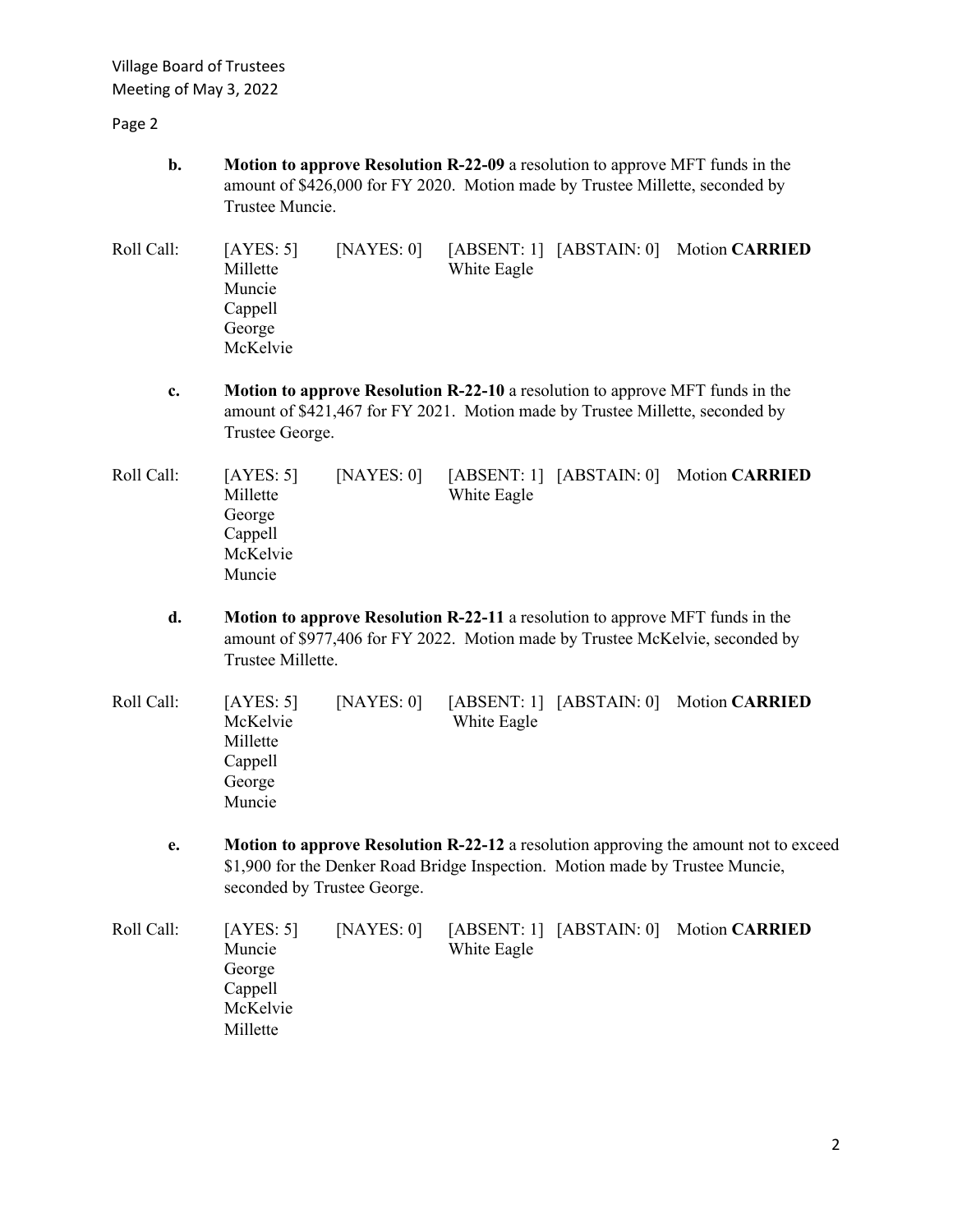Page 3

**Motion to suspend Robert Rules of Order** made by Trustee Cappell, seconded by Trustee Muncie.

Voice Vote: [AYES: 5] [NAYES: 0] [ABSENT: 1] [ABSTAIN: 0] Motion **CARRIED**

#### **6. Department Reports**

- a.) Police Department April Report (available online) Commander Zeigler went over the April Police Department report in Chief Millar's absence.
- b.) Building and Zoning April Report (available online) Administrator Burchard went over the April Building and Zoning report.
- c.) Treasurers April Report (available online) Treasurer Flakus went over the April Treasurer's report

#### **7. Current Discussion Items**

- a.) **Electric Aggregation Program** (supporting documents included) Administrator Burchard went over. Increase in electricity cost from 15% to 25%. Rates are expected to go back down after the summer months.
- b.) **Home Rule v Non Home Rule Issue** (summary memo included) Administrator Burchard went over. Discussion amongst the Board of the challenges faced as a non-home rule community.

#### c.) **Village Board Meeting dates for summer months**

Discussion and consensus held to meet once in July and August. The meetings will be Tuesday, July 19 (cancelling the meeting for July 5), and August 16 (cancelling the meeting on August 2 due to National Night Out). If any pertinent business needs to be address, a special meeting can be called.

- d.) **Strategic Plan** The board discussed and consensus was reached to revisit this issue in January of 2023.
- e.) **Update on Gasoline Leak in Lilly Lake** President Tyrrell updated the board
- f.) **Update on Village Hall/Police Department Renovation Projects** (supporting documents included). Administrator Burchard went over the timeline and bid process.

#### **8. Items – Parking Lot (90-day limit will be placed on future items)**

Rustic Roads

**9. Additional Informational Items**, Updates and Follow-up Reports from the Village President, Trustees, Village Administrator, Village Attorney, or Village Staff.

#### **10. CLOSED SESSION**:

Move that the Village Board go into closed session as permitted by the Open Meetings Act to discuss one or more of the following matters:

- a.) \*Litigation that is filed and pending or is probable or imminent.  $2(c)(11)$
- b.) Collective negotiating matters.  $2(c)(2)$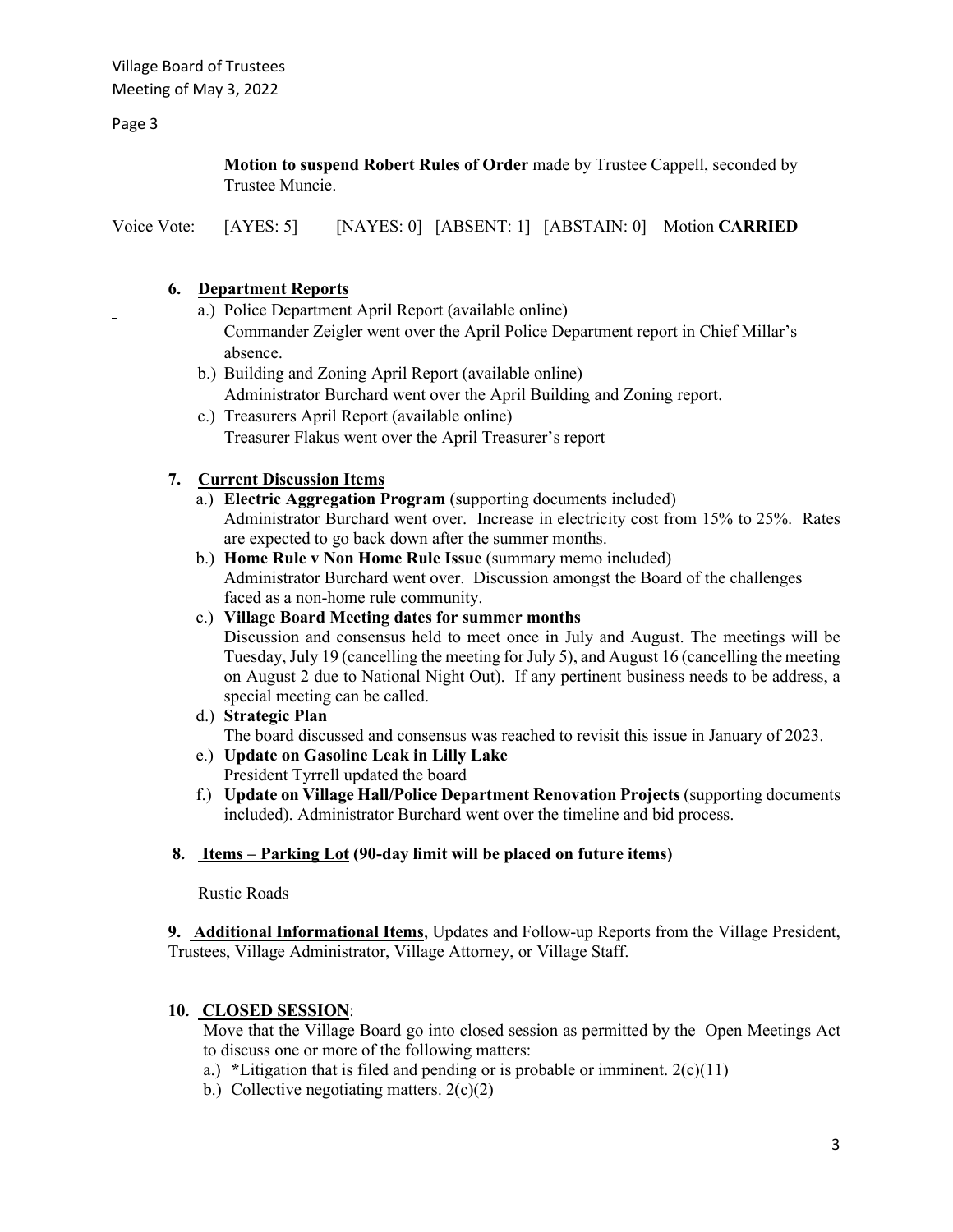#### Page 4

c.) **\***Appointment, employment, compensation, discipline, performance, or dismissal of specific employees or officials, including legal counsel.  $2(c)(1) \& (3)$ 

#### **11. Potential Action Pertaining to Closed Session**

**12. Next Meeting** - Tuesday, May17, 2022 at 7 p.m. Lord of Life Church

#### **13. Adjournment**

Motion to **Adjourn** the Regular meeting, motion made by Trustee McKelvie, seconded by Trustee George

Voice Vote: [AYES: 5] [NAYES: 0] [ABSENT: 1] [ABSTAIN: 0] Motion **CARRIED**

Meeting adjourned at 8:11 p.m

\*Celebration/recognition of the Village of Campton Hills 15 year anniversary. Cake was served. \*Well wishes were extended to Clerk Baez as this was her last meeting as she will be moving out of the area.

Approved this 7th. day of June, 2022

 $\overline{\phantom{a}}$  , and the contract of the contract of the contract of the contract of the contract of the contract of the contract of the contract of the contract of the contract of the contract of the contract of the contrac

\_\_\_\_\_\_\_\_\_\_\_\_\_\_\_\_\_\_\_\_\_\_\_\_\_\_\_\_\_\_\_\_\_\_\_\_\_\_\_\_\_\_\_\_\_\_\_\_\_\_\_\_

Michael Tyrrell Village President

Dory Stipetic Deputy Clerk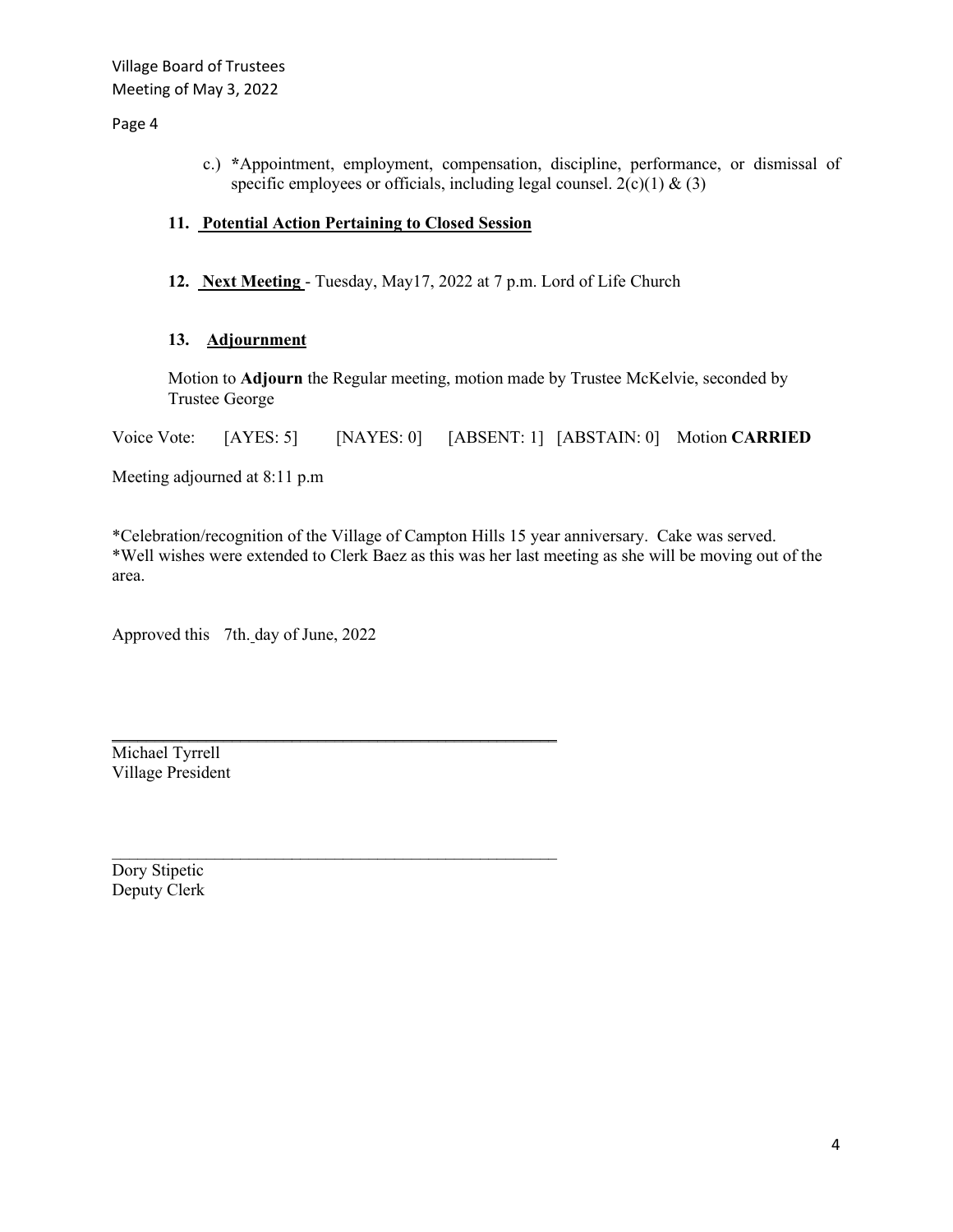#### MEETING MINUTES FOR THE **SPECIAL** MEETING OF THE CORPORATE AUTHORITIES OF THE VILLAGE OF CAMPTON HILLS **Tuesday, May 31, 2022 7:00 P.M.**

\*Due to COVID-19 The Village of Campton Hills is conducting a **VIRTUAL** Special Village Board meeting. **While this meeting is not PHYSICALLY open to the Public, the meeting will be fully accessible to ALL VIA Zoom. You may remotely access this meeting through either of the means below.** 

**Zoom Meeting Info:** Join Zoom Meeting<https://us06web.zoom.us/j/89892884473>

| Meeting ID: Meeting ID: 898 9288 4473                  |
|--------------------------------------------------------|
| Call-in Number: +13126266799,89892884473# US (Chicago) |

**Call to Order** - President Tyrrell called the meeting to order at 7:05 p.m.

**1. Roll Call** – Deputy Clerk Stipetic called the roll

| <b>Present</b>        | <b>Absent</b>    | <b>Also Present</b>           |
|-----------------------|------------------|-------------------------------|
| Trustee Cappell       | Trustee McKelvie | <b>Administrator Burchard</b> |
| Trustee Millette      |                  | Deputy Clerk Stipetic         |
| Trustee Muncie        |                  | Village Attorney Morton       |
| <b>Trustee George</b> |                  | Member/s of the Public        |
| Trustee White Eagle   |                  |                               |
| President Tyrrell     |                  |                               |

- **2. Pledge of Allegiance** President Tyrrell led those in attendance in the Pledge of Allegiance
- **3. Open Meetings Act** Village attorney Ryan Morton stated that we were able to conduct meeting virtually under section 7E of the Open Meetings Act, due to the public health pandemic, and that although virtual, Administrator Burchard was present at the Village Hall to accommodate those that were not able to meet virtually.
- **4. Public Comments** Limited to three minutes per individual

Resident Tim Morgan was present and thanked the Campton Township Highway Department for their continued hard work in maintaining the roads within the village.

#### **5. Action Item**

a. **Motion to approve Resolution R-22-08,** A Resolution Authorizing the Execution of an Intergovernmental Agreement between the Village of Campton Hills and the Campton Township Highway District. Motion made by Trustee Millette, seconded by Trustee Muncie.

| Roll Call: [AYES: 5] [NAYES: 0] | [ABSENT: 1] [ABSTAIN: 0] Motion CARRIED |  |
|---------------------------------|-----------------------------------------|--|
| White Eagle                     | McKelvie                                |  |
| Muncie                          |                                         |  |
| Cappell                         |                                         |  |
| George                          |                                         |  |
| Millette                        |                                         |  |
|                                 |                                         |  |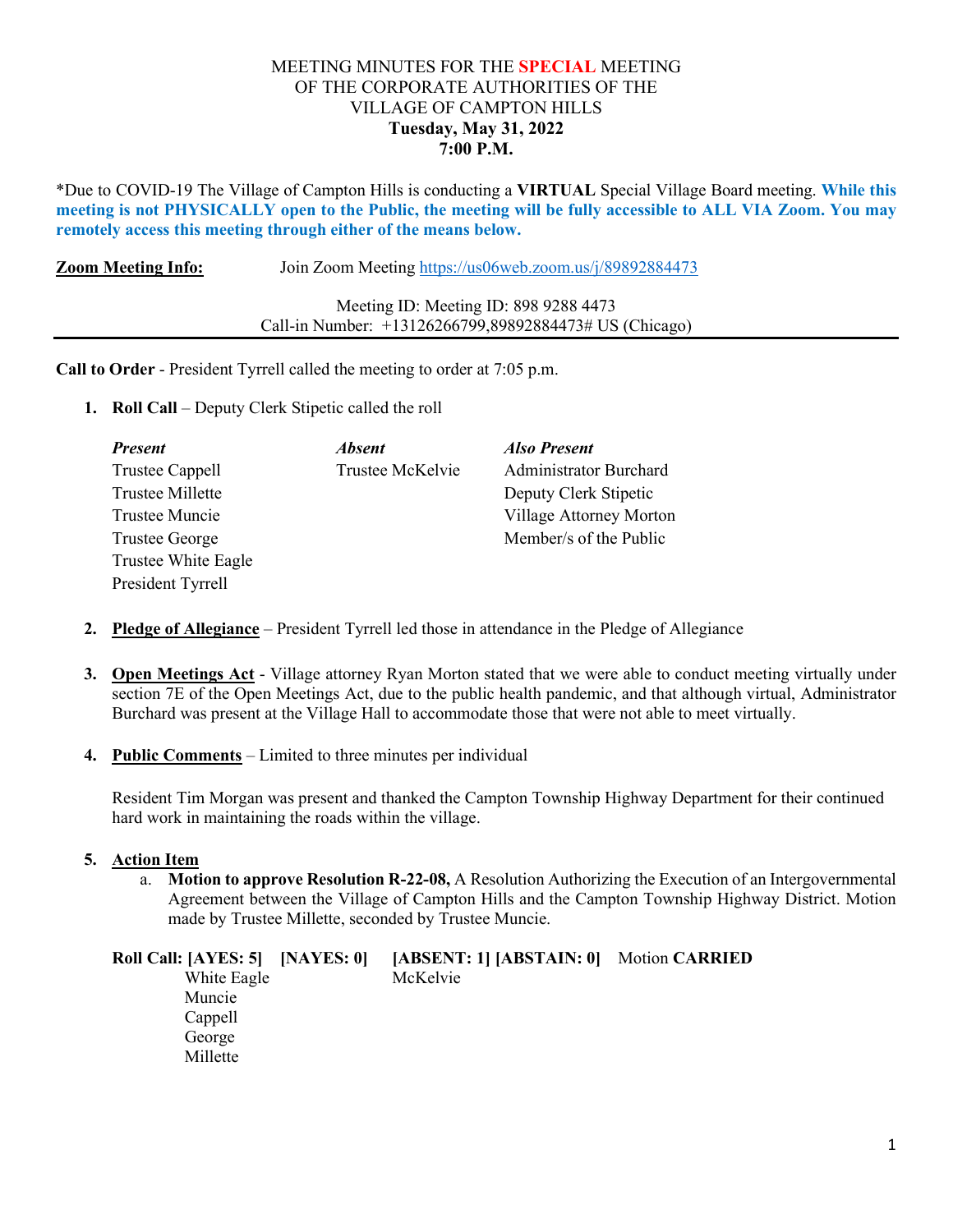#### **6. Discussion**

- a. Trustee George asked if the highway department would alert residents when there is tree pruning taking place on parkways to clear stop signs of branches. It was not known if the highway department alerts residents. Trustee Muncie stated that the highway department will prune as they discover trees that need pruning. Administrator Burchard stated that she will check into it and send an update once she hears from highway department.
- **b. Metro West Legislative BBQ – June 23, 2022** This is one of two opportunities for village trustees to attend Metro West events. Please let Administrator Burchard know if you would like to attend.
- **7. Next Meeting –** Tuesday, June 7, 2022, at 7:00 p.m.

 $\mathcal{L}_\text{max}$  , and the contract of the contract of the contract of the contract of the contract of the contract of the contract of the contract of the contract of the contract of the contract of the contract of the contr

#### **8. Adjournment**

Motion to **adjourn** the Special Meeting, motion made by Trustee Cappell, seconded by Trustee White Eagle

**Roll Call: [AYES: 5] [NAYES: 0] [ABSENT: 1] [ABSTAIN: 0]** Motion **CARRIED** White Eagle McKelvie Muncie Cappell George Millette

Meeting adjourned at 7:29 p.m.

Approved this 7th day of June 2022

\_\_\_\_\_\_\_\_\_\_\_\_\_\_\_\_\_\_\_\_\_\_\_\_\_\_\_\_\_\_\_\_\_\_\_\_\_\_\_\_\_\_\_\_\_\_\_\_\_\_\_\_ Michael Tyrrell Village President

Dorothea Stipetic Deputy Clerk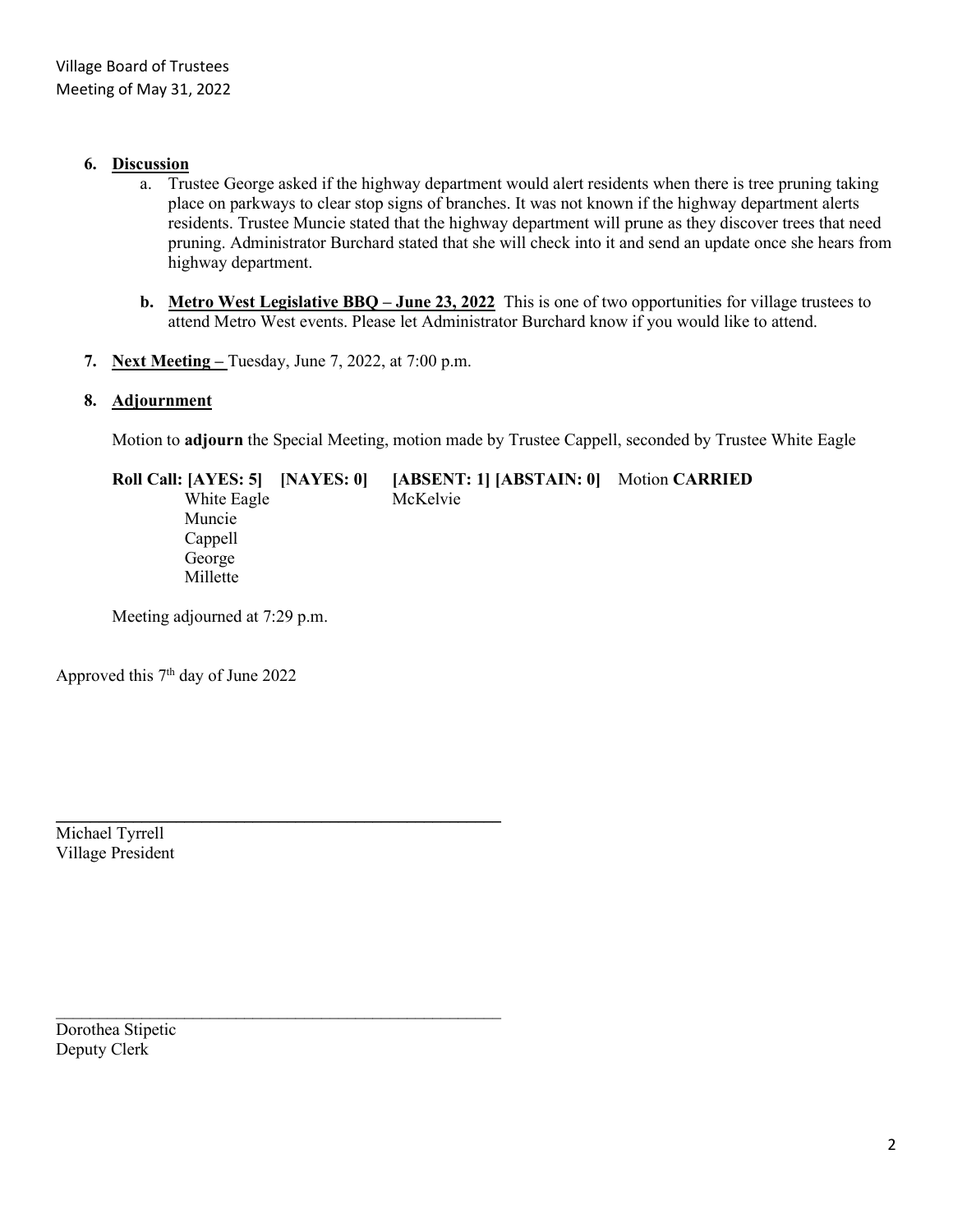| Village of Campton Hills IL                     |                                                      | Warrant #22-24<br>Report dates: 4/29/2022-4/29/2022                                           |                    |                                                               | Page: 1<br>Jun 01, 2022 11:50AM |
|-------------------------------------------------|------------------------------------------------------|-----------------------------------------------------------------------------------------------|--------------------|---------------------------------------------------------------|---------------------------------|
| <b>Invoice Number</b>                           |                                                      | Description                                                                                   |                    | <b>GL Account and Title</b>                                   | <b>Total Cost</b>               |
| <b>B&amp;F Construction Code Services Inc.</b>  |                                                      |                                                                                               |                    |                                                               |                                 |
| 58663                                           |                                                      | CH-22-0051 - Addition/Alterations Plan Review                                                 |                    | 10-31-5350 Inspection Services                                | \$300.00                        |
|                                                 | <b>Total B&amp;F Construction Code Services Inc:</b> |                                                                                               |                    |                                                               | \$300.00                        |
| <b>Camiros, LTD</b>                             |                                                      |                                                                                               |                    |                                                               |                                 |
| 0021528-IN                                      |                                                      | Revisions to Zoning Map & Preparation and Attendance a 10-31-5395 Other Professional Svcs.    |                    |                                                               | \$3,560.00                      |
| Total Camiros, LTD:                             |                                                      |                                                                                               |                    |                                                               | \$3,560.00                      |
| <b>Campton Township Highway District</b>        |                                                      |                                                                                               |                    |                                                               |                                 |
| VCH220430RR April 2022 - MFT Allotment          |                                                      |                                                                                               |                    | 13-00-5810 IGA - Campton Township HD                          | \$10,443.69                     |
|                                                 |                                                      | VCH220430RR April 2022 - MFT Transportion Renewal Allotment                                   |                    | 13-00-5810 IGA - Campton Township HD                          | \$7,606.02                      |
|                                                 | Total Campton Township Highway District:             |                                                                                               |                    |                                                               | \$18,049.71                     |
| <b>Cardmember Service - First American Bank</b> |                                                      |                                                                                               |                    |                                                               |                                 |
| MAY2022-1                                       |                                                      | Costco - Office Supplies, Water for Village                                                   |                    | 10-11-6510 Office Supplies                                    | \$137.09                        |
| MAY2022-1<br>MAY2022-1                          |                                                      | Lupitas - Lunch with DB MT & Village Attorneys                                                |                    | 10-11-5620 Travel/Lodging/Meals<br>10-21-6510 Office Supplies | \$70.30<br>\$81.70              |
| MAY2022-1                                       |                                                      | Amazon - Cleaning supplies for Guns and Range<br>Office Max - USB's and other supplies for PD |                    | 10-21-6510 Office Supplies                                    | \$101.27                        |
| MAY2022-1                                       |                                                      | MC Job Post-PD Illinois Assoc, of Chiefs of Police                                            |                    | 10-21-5540 Printing & Publishing                              | \$125.00                        |
| MAY2022-1                                       |                                                      | <b>USPS - Stamps for Administration</b>                                                       | 10-11-5510 Postage |                                                               | \$81.20                         |
| MAY2022-1                                       |                                                      | Mail Chimp - Emailing of Zoning information                                                   |                    | 10-31-5540 Printing & Publishing                              | \$36.13                         |
|                                                 |                                                      | Total Cardmember Service - First American Bank:                                               |                    |                                                               | \$632.69                        |
| <b>Chicago Communications, LLC</b><br>335449    |                                                      | PD Radio APX600 - Update & Repair                                                             |                    | 10-21-5120 Maint Svc-Equipment                                | \$235.00                        |
|                                                 |                                                      |                                                                                               |                    |                                                               |                                 |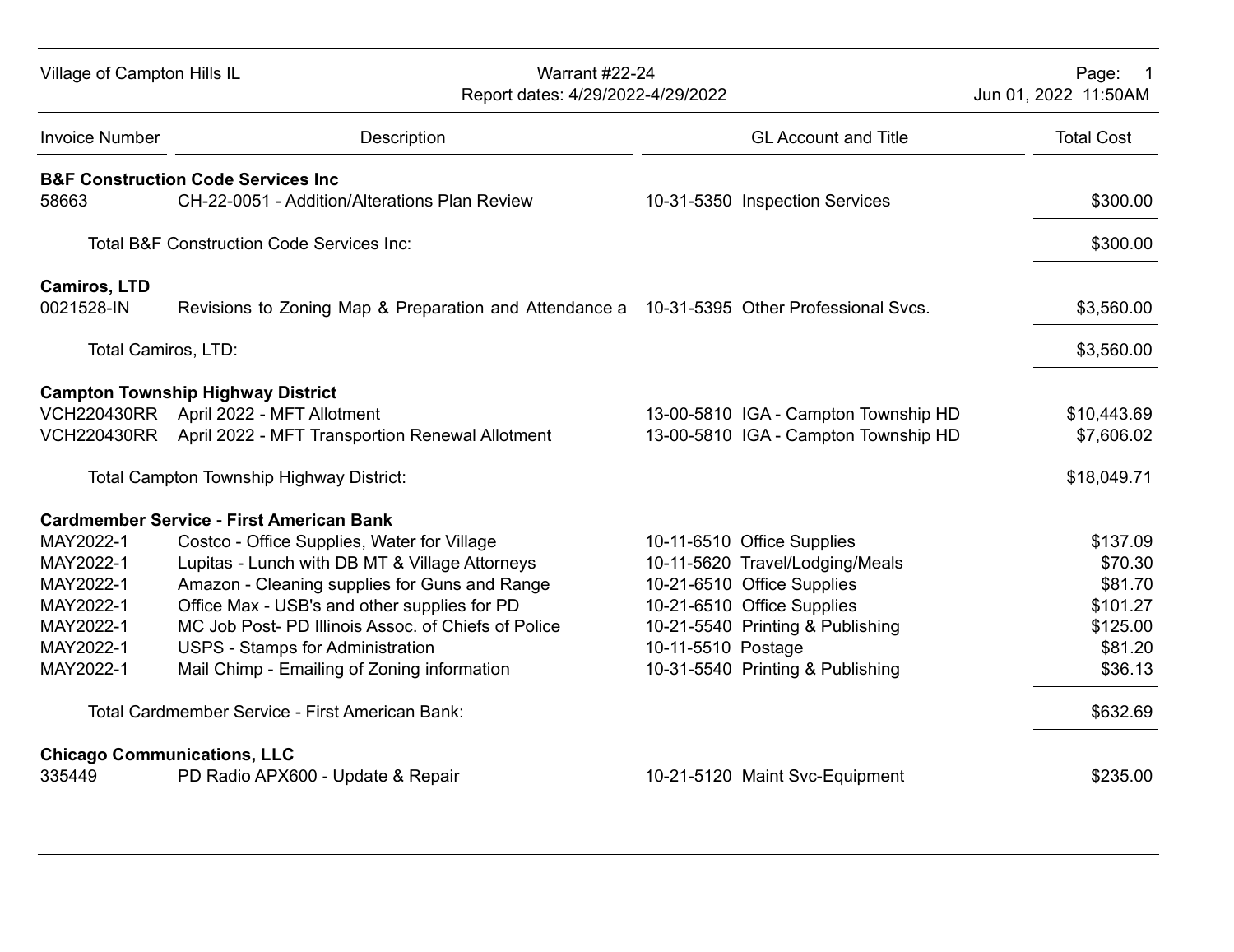| Village of Campton Hills IL  | Report dates: 4/29/2022-4/29/2022                | <b>Warrant #22-24</b>               | Page:<br>$\overline{\phantom{0}}^2$<br>Jun 01, 2022 11:50AM |
|------------------------------|--------------------------------------------------|-------------------------------------|-------------------------------------------------------------|
| <b>Invoice Number</b>        | Description                                      | <b>GL Account and Title</b>         | <b>Total Cost</b>                                           |
|                              | Total Chicago Communications, LLC:               |                                     | \$235.00                                                    |
|                              | <b>Collision Forensic Solutions, LLC</b>         |                                     |                                                             |
| 4153-B                       | Station Training Course - Kucik @ St. Charles PD | 10-21-5630 Training & Registration  | \$695.00                                                    |
|                              | <b>Total Collision Forensic Solutions, LLC:</b>  |                                     | \$695.00                                                    |
| <b>GovTempsUSA LLC</b>       |                                                  |                                     |                                                             |
| 3924934CM                    | Credit Memo - R Searl invoice revision           | 10-31-5391 Contracts - B & Z Dept.  | $$21.00-$                                                   |
| 3933412CM                    | Credit Memo - R Searl invoice revision           | 10-31-5391 Contracts - B & Z Dept.  | \$21.00-                                                    |
| 3942089CM                    | Credit Memo - R Searl invoice revision           | 10-31-5391 Contracts - B & Z Dept.  | \$840.00-                                                   |
| 3959422                      | R Searl week ending 5/1/22                       | 10-31-5391 Contracts - B & Z Dept.  | \$1,092.00                                                  |
|                              | <b>Total GovTempsUSA LLC:</b>                    |                                     | \$210.00                                                    |
| <b>Hawk Ford</b>             |                                                  |                                     |                                                             |
| 508477                       | Squad #12 Brakes, Pads & Emission Repair         | 10-21-5130 Maint Svc-Vehicle        | \$961.53                                                    |
| <b>Total Hawk Ford:</b>      |                                                  |                                     | \$961.53                                                    |
| <b>Impact Networking LLC</b> |                                                  |                                     |                                                             |
| 2559847                      | Copier Overage 2/26/2022 through 5/25/2022       | 10-11-5940 Copier lease/maintenance | \$92.15                                                     |
| 2559847                      | Copier Overage 2/26/2022 through 5/25/2022       | 10-21-5940 Copier lease/maintenance | \$39.50                                                     |
|                              | <b>Total Impact Networking LLC:</b>              |                                     | \$131.65                                                    |
|                              | <b>Municipal Collections of America, Inc.</b>    |                                     |                                                             |
| 55339                        | Collection Fee for Invoice Paid at VH - P-3156   | 10-11-5790 Bank Charges             | \$25.93                                                     |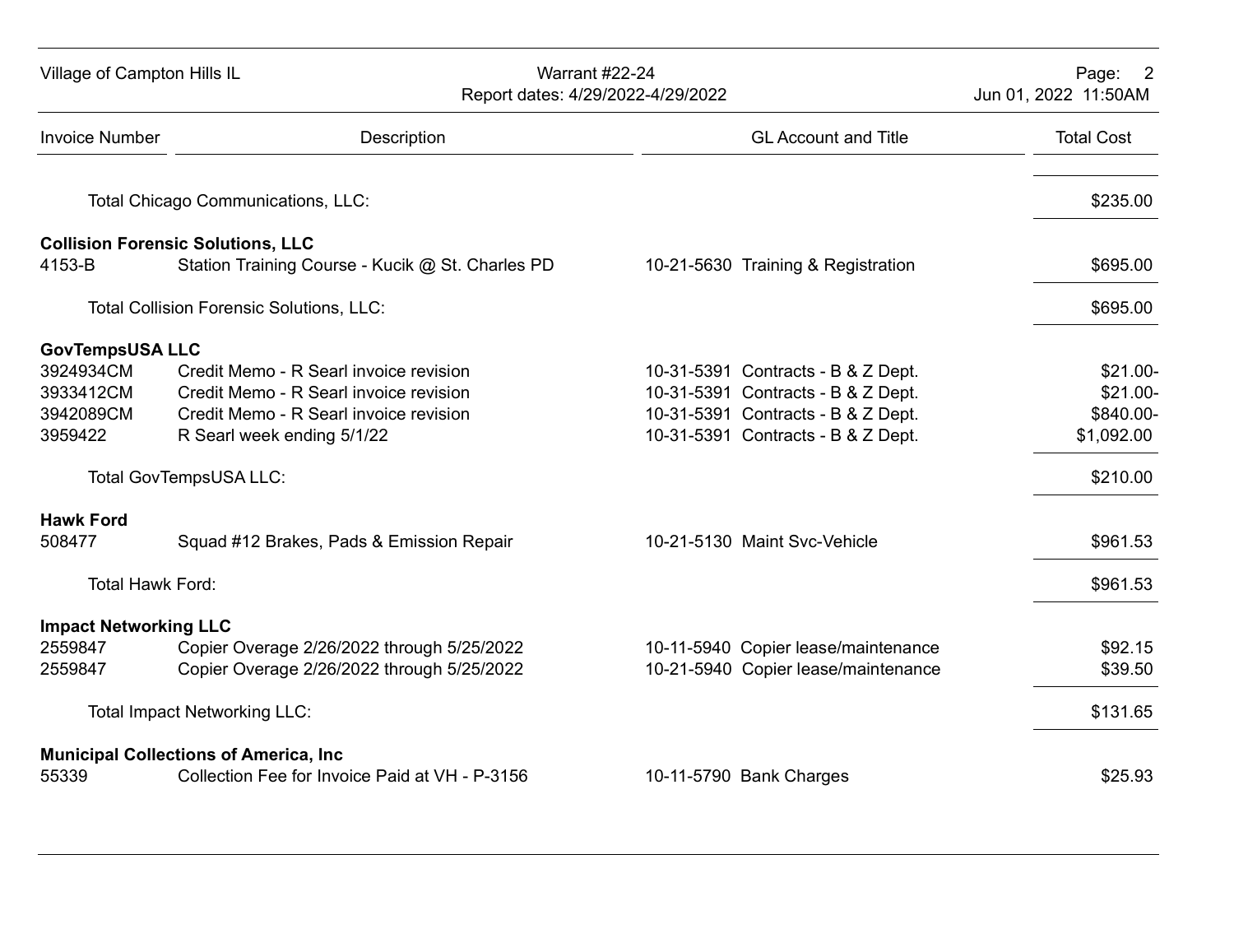| Village of Campton Hills IL   | <b>Warrant #22-24</b><br>Report dates: 4/29/2022-4/29/2022 |                                    | Page:<br>$\mathbf{3}$<br>Jun 01, 2022 11:50AM |
|-------------------------------|------------------------------------------------------------|------------------------------------|-----------------------------------------------|
| <b>Invoice Number</b>         | Description                                                | <b>GL Account and Title</b>        | <b>Total Cost</b>                             |
|                               | Total Municipal Collections of America, Inc:               |                                    | \$25.93                                       |
| P F Pettibone & Co<br>182123  | Badges for Retiring Deputy Chief- R Johsnon (3/31/2022)    | 10-21-5540 Printing & Publishing   | \$158.75                                      |
|                               | Total P F Pettibone & Co:                                  |                                    | \$158.75                                      |
| <b>Studio 222 Architects</b>  |                                                            |                                    |                                               |
| 2022-0154                     | Schematic Design Work - VH Remodel                         | 20-00-2819 Unearned Revenue - ARPA | \$19,000.00                                   |
| 2022-0154                     | Design Development Work - VH Remodel                       | 20-00-2819 Unearned Revenue - ARPA | \$18,000.00                                   |
|                               | Total Studio 222 Architects:                               |                                    | \$37,000.00                                   |
| <b>Trotter and Associates</b> |                                                            |                                    |                                               |
| 19995                         | CH-22-0144 - Site Visit with CTHD                          | 10-31-5320 Engineering Services    | \$129.75                                      |
| 19996                         | CH-22-0023 - Grading Plan                                  | 10-31-5320 Engineering Services    | \$400.00                                      |
| 19998                         | CH-22-0158 Grading Plan                                    | 10-31-5320 Engineering Services    | \$625.00                                      |
|                               | <b>Total Trotter and Associates:</b>                       |                                    | \$1,154.75                                    |
| <b>Grand Totals:</b>          |                                                            |                                    | \$63,115.01                                   |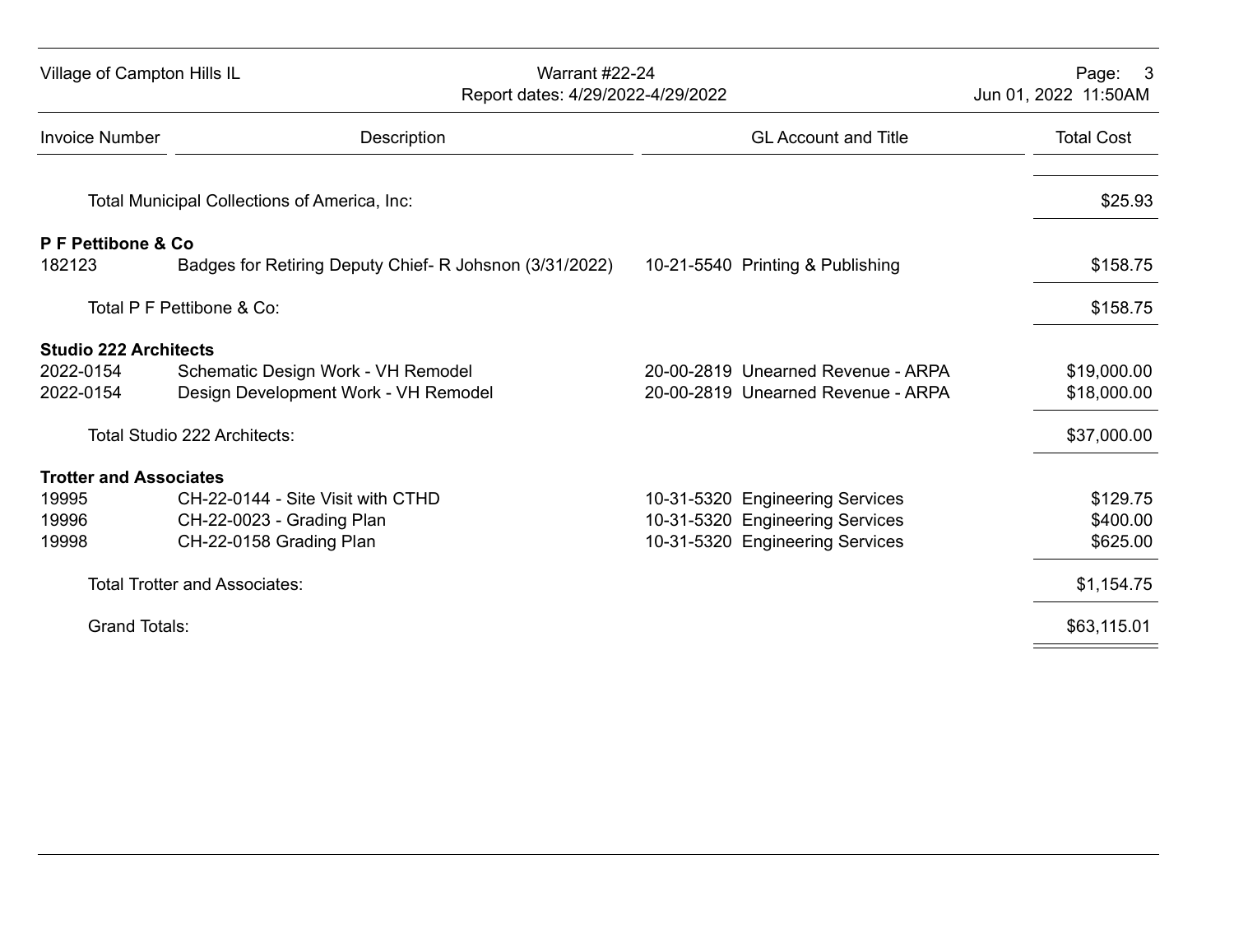| Village of Campton Hills IL<br><b>Warrant #22-24</b><br>Report dates: 4/29/2022-4/29/2022 |             | Page: 4<br>Jun 01, 2022 11:50AM |                   |
|-------------------------------------------------------------------------------------------|-------------|---------------------------------|-------------------|
| <b>Invoice Number</b>                                                                     | Description | <b>GL Account and Title</b>     | <b>Total Cost</b> |
|                                                                                           |             |                                 |                   |

Village President \_\_\_\_\_\_\_\_\_\_\_\_\_\_\_\_\_\_\_\_\_\_\_\_\_\_\_\_\_\_\_\_\_\_\_\_\_\_\_\_\_\_\_\_\_\_\_\_\_\_\_\_

I CERTIFY THAT THIS WARRANT AS LISTED AND APPROVED BY THE VILLAGE PRESIDENT WERE DULY AUTHORIZED FOR PAYMENT BY THE BOARD OF TRUSTEES OF THE VILLAGE OF CAMPTON HILLS.

Village Clerk \_\_\_\_\_\_\_\_\_\_\_\_\_\_\_\_\_\_\_\_\_\_\_\_\_\_\_\_\_\_\_\_\_\_\_\_\_\_\_\_\_\_\_\_\_\_\_\_\_\_\_\_\_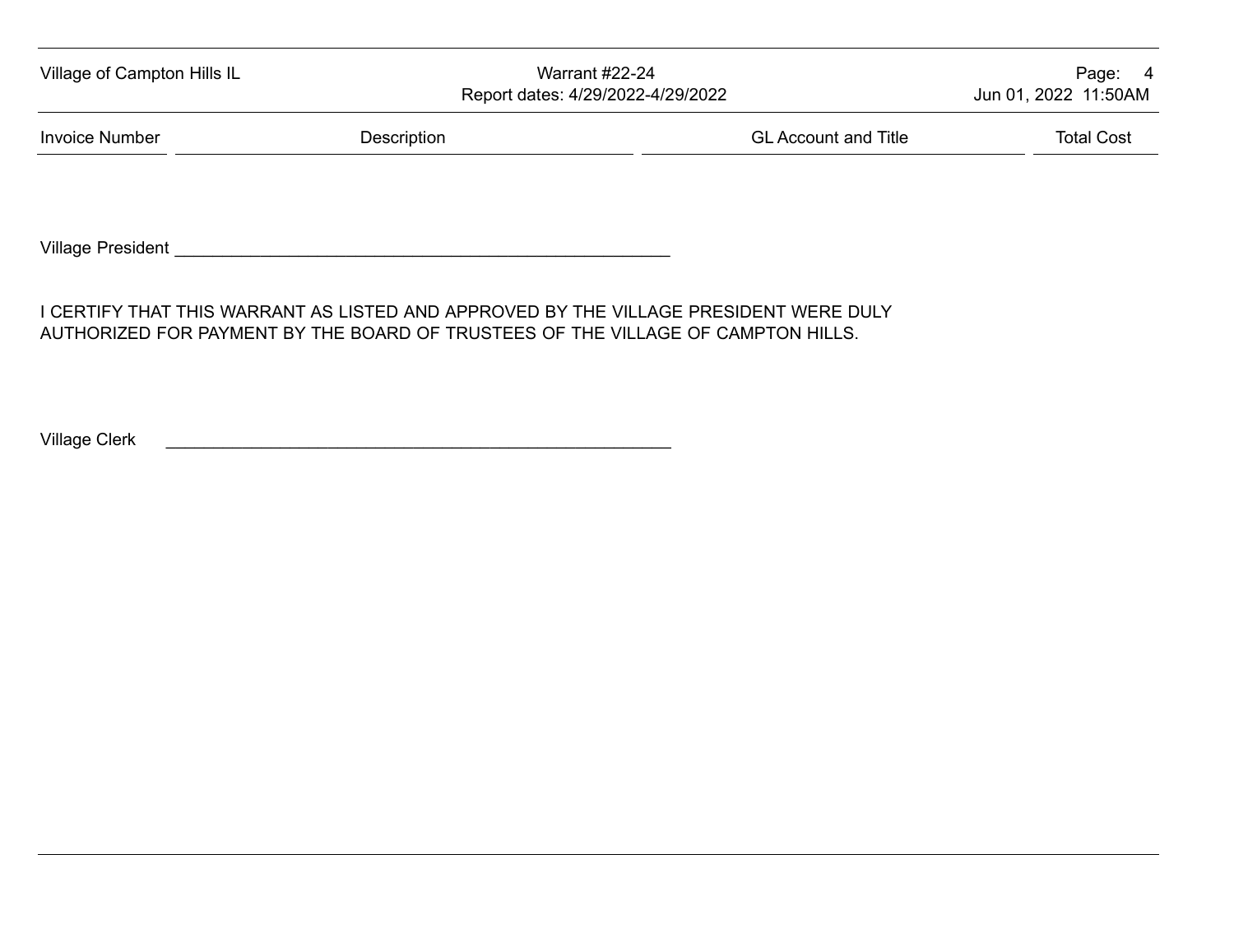| Village of Campton Hills IL                      |                                                                          |                                                | <b>Warrant #23-02</b><br>Report dates: 5/30/2022-6/3/2022 |                                                                    | Page: 1<br>Jun 01, 2022 11:44AM |
|--------------------------------------------------|--------------------------------------------------------------------------|------------------------------------------------|-----------------------------------------------------------|--------------------------------------------------------------------|---------------------------------|
| <b>Invoice Number</b>                            |                                                                          | Description                                    |                                                           | <b>GL Account and Title</b>                                        | <b>Total Cost</b>               |
|                                                  | <b>B&amp;F Construction Code Services Inc</b>                            |                                                |                                                           |                                                                    |                                 |
| 58971                                            |                                                                          | CH-22-0124 - Additions/Alterations Plan Review |                                                           | 10-31-5350 Inspection Services                                     | \$200.00                        |
| 59019                                            |                                                                          | CH-22-0129 - Building, Electrical Plan Review  |                                                           | 10-31-5350 Inspection Services                                     | \$225.00                        |
| 59102                                            |                                                                          | CH-22-0158 - Additions/Alterations Plan Review |                                                           | 10-31-5350 Inspection Services                                     | \$1,404.08                      |
|                                                  | <b>Total B&amp;F Construction Code Services Inc:</b>                     |                                                |                                                           |                                                                    | \$1,829.08                      |
|                                                  | <b>Campton Township Highway District</b>                                 |                                                |                                                           |                                                                    |                                 |
| 05312022INV                                      | CH-22-0235 - Driveway Access Fees                                        |                                                |                                                           | 10-31-5960 Driveway Access Fees                                    | \$1,200.00                      |
| 05312022INV-2                                    | CH-22-0239 - Temporary Access Fee                                        |                                                |                                                           | 10-31-5980 Other Permit Fees - To                                  | \$100.00                        |
| <b>VCH220518R&amp;</b><br><b>VCH220518R&amp;</b> | 5-18-2022 R & B Disbursements<br><b>Adminisrative Fee</b>                |                                                |                                                           | 14-00-5810 IGA - Campton Towns<br>14-00-5395 Other Professional Sv | \$27,322.18<br>\$50.00          |
| VCH220519                                        | 5/16/2022 - Brush Pick Up                                                |                                                |                                                           | 13-00-5180 Maint. Svcs. - Trees, T                                 | \$852.00                        |
|                                                  | <b>Total Campton Township Highway District:</b>                          |                                                |                                                           |                                                                    | \$29,524.18                     |
|                                                  | <b>Cardmember Service - First American Bank</b>                          |                                                |                                                           |                                                                    |                                 |
| MAY2022-2<br>MAY2022-2                           | MTAC Training - Training for D. Kucik<br>Costco - Water for Village Hall |                                                |                                                           | 10-21-5630 Training & Registration<br>10-11-6510 Office Supplies   | \$650.00<br>\$19.79             |
|                                                  | Total Cardmember Service - First American Bank:                          |                                                |                                                           |                                                                    | \$669.79                        |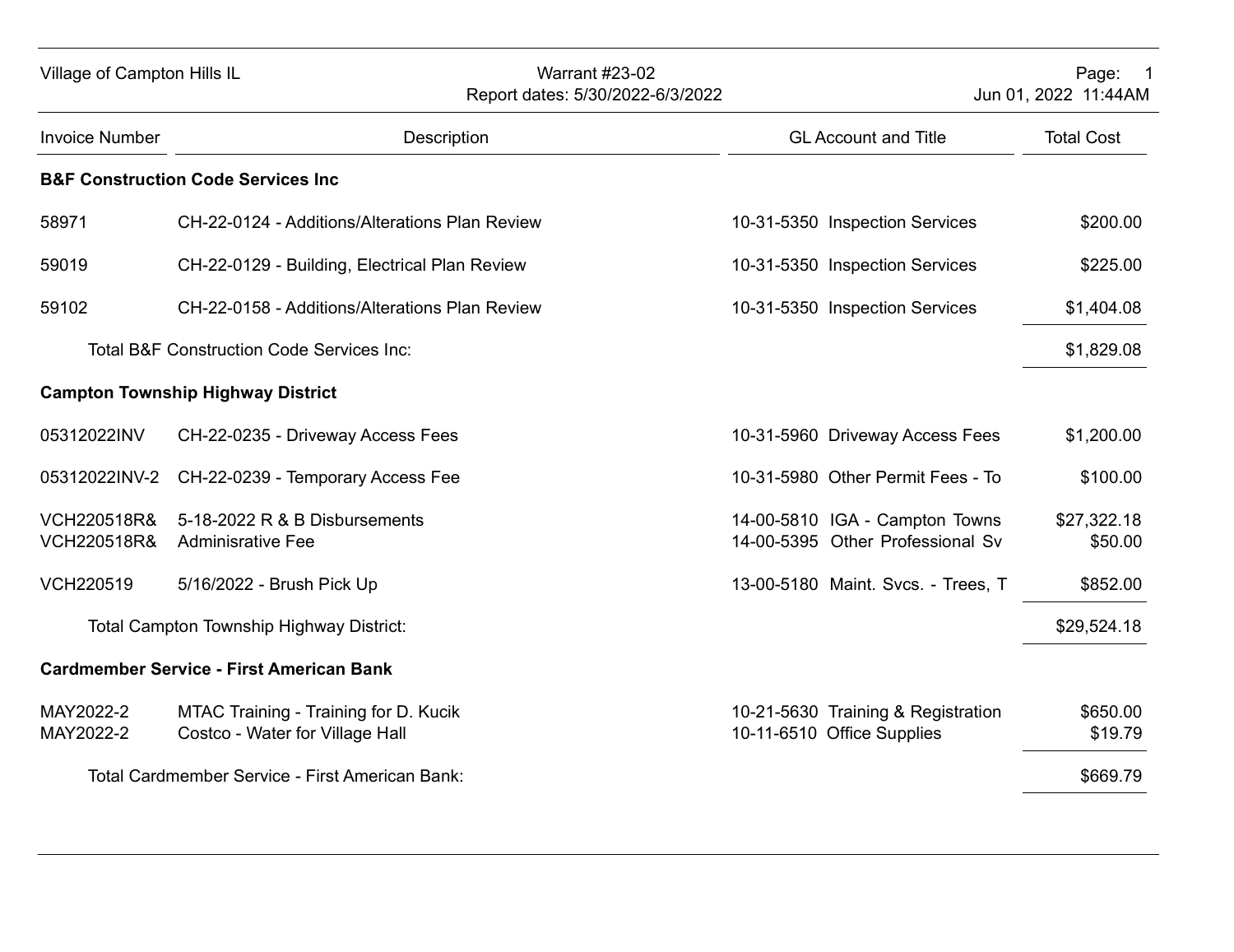| Village of Campton Hills IL |                                                                                    | <b>Warrant #23-02</b><br>Report dates: 5/30/2022-6/3/2022 |                                              | Page: 2<br>Jun 01, 2022 11:44AM |
|-----------------------------|------------------------------------------------------------------------------------|-----------------------------------------------------------|----------------------------------------------|---------------------------------|
| <b>Invoice Number</b>       |                                                                                    | Description                                               | <b>GL Account and Title</b>                  | <b>Total Cost</b>               |
| <b>Circle K</b>             |                                                                                    |                                                           |                                              |                                 |
| 81007475                    | <b>Fuel for Squad Cars</b>                                                         |                                                           | 10-21-6550 Auto Fuel                         | \$187.91                        |
| Total Circle K:             |                                                                                    |                                                           |                                              | \$187.91                        |
| ComEd - #0936076041 Unit A  |                                                                                    |                                                           |                                              |                                 |
| 05252022INV                 | 4/26/2022 to 5/25/2022 Electic - Unit A                                            |                                                           | 10-11-5710 Utilities                         | \$90.30                         |
|                             | Total ComEd - #0936076041 Unit A:                                                  |                                                           |                                              | \$90.30                         |
| ComEd - #1323117176         |                                                                                    |                                                           |                                              |                                 |
| 05262022INV<br>05262022INV  | 4/26/2022 to 5/25/2022 Electric - Siren<br>4/26/2022 to 5/25/2022 Electric - Siren |                                                           | 10-11-5710 Utilities<br>10-21-5710 Utilities | \$42.08<br>\$18.03              |
|                             | Total ComEd - #1323117176:                                                         |                                                           |                                              | \$60.11                         |
| ComEd - #2565128058         |                                                                                    |                                                           |                                              |                                 |
| 05262022INV                 | 4/27/2022 to 5/26/2022 Electric - Streetlights                                     |                                                           | 14-00-5770 R & B Utilities                   | \$746.58                        |
|                             | Total ComEd - #2565128058:                                                         |                                                           |                                              | \$746.58                        |
| ComEd - #3783090178         |                                                                                    |                                                           |                                              |                                 |
| 05262022INV<br>05262022INV  | 4/26/2022 to 5/25/2022 Electric - VH<br>4/26/2022 to 5/25/2022 Electric - VH       |                                                           | 10-11-5710 Utilities<br>10-21-5710 Utilities | \$377.98<br>\$161.99            |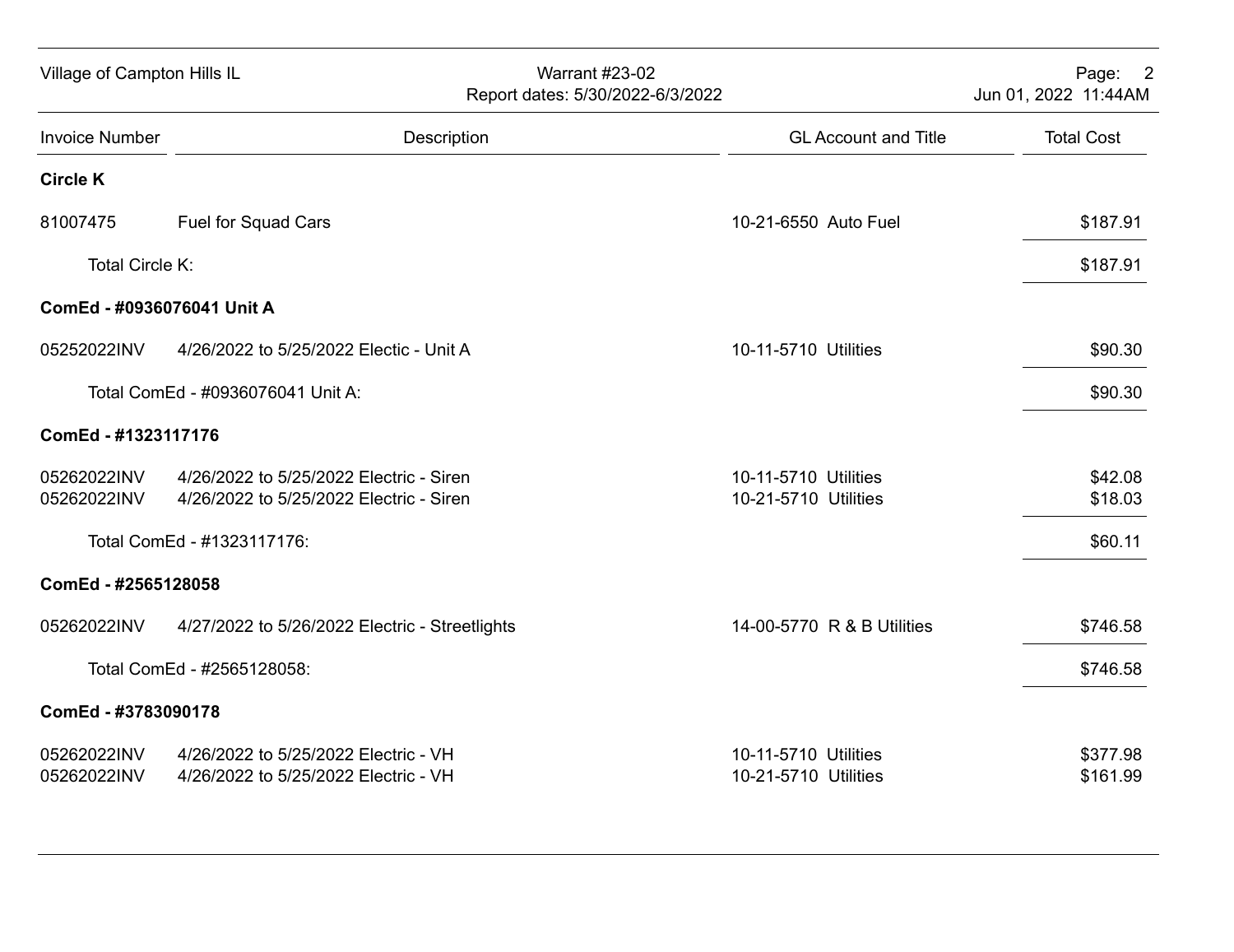| Village of Campton Hills IL |                                     | <b>Warrant #23-02</b>                                                                                        | Report dates: 5/30/2022-6/3/2022 |                                                                          |                          |  |
|-----------------------------|-------------------------------------|--------------------------------------------------------------------------------------------------------------|----------------------------------|--------------------------------------------------------------------------|--------------------------|--|
| <b>Invoice Number</b>       |                                     | Description                                                                                                  |                                  | <b>GL Account and Title</b>                                              | <b>Total Cost</b>        |  |
|                             | Total ComEd - #3783090178:          |                                                                                                              |                                  |                                                                          | \$539.97                 |  |
| Conserv FS, INC.            |                                     |                                                                                                              |                                  |                                                                          |                          |  |
| 114014979                   | <b>Fuel For Squad Cars</b>          |                                                                                                              | 10-21-6550 Auto Fuel             |                                                                          | \$1,554.45               |  |
|                             | Total Conserv FS, INC.:             |                                                                                                              |                                  |                                                                          | \$1,554.45               |  |
|                             | <b>Kane County Chiefs of Police</b> |                                                                                                              |                                  |                                                                          |                          |  |
| 1507                        |                                     | <b>Annual Task Force Dues</b>                                                                                |                                  | 10-21-5610 Dues and Subscription                                         | \$750.00                 |  |
|                             | Total Kane County Chiefs of Police: |                                                                                                              |                                  |                                                                          | \$750.00                 |  |
| <b>Lexipol LLC</b>          |                                     |                                                                                                              |                                  |                                                                          |                          |  |
| INVLEX9830<br>INVLEX9830    |                                     | Annual Law Enforcement Policy Manual & Training Bulletins<br>Law Enforcement Standard Policy Cross-Reference |                                  | 20-00-5001 IT Infrastructure & Pur<br>20-00-5001 IT Infrastructure & Pur | \$7,832.75<br>\$4,670.00 |  |
|                             | <b>Total Lexipol LLC:</b>           |                                                                                                              |                                  |                                                                          | \$12,502.75              |  |
|                             | Linda S. Pieczynski Attorney at Law |                                                                                                              |                                  |                                                                          |                          |  |
| 55                          | <b>Roll Call newsletter</b>         |                                                                                                              |                                  | 10-21-5650 Periodicals & Publicati                                       | \$92.00                  |  |
|                             |                                     | Total Linda S. Pieczynski Attorney at Law:                                                                   |                                  |                                                                          | \$92.00                  |  |
| P F Pettibone & Co          |                                     |                                                                                                              |                                  |                                                                          |                          |  |
| 182155                      |                                     | Badges for promotions to Sergeant and Commander                                                              |                                  | 10-21-4710 Uniforms Allowance                                            | \$401.90                 |  |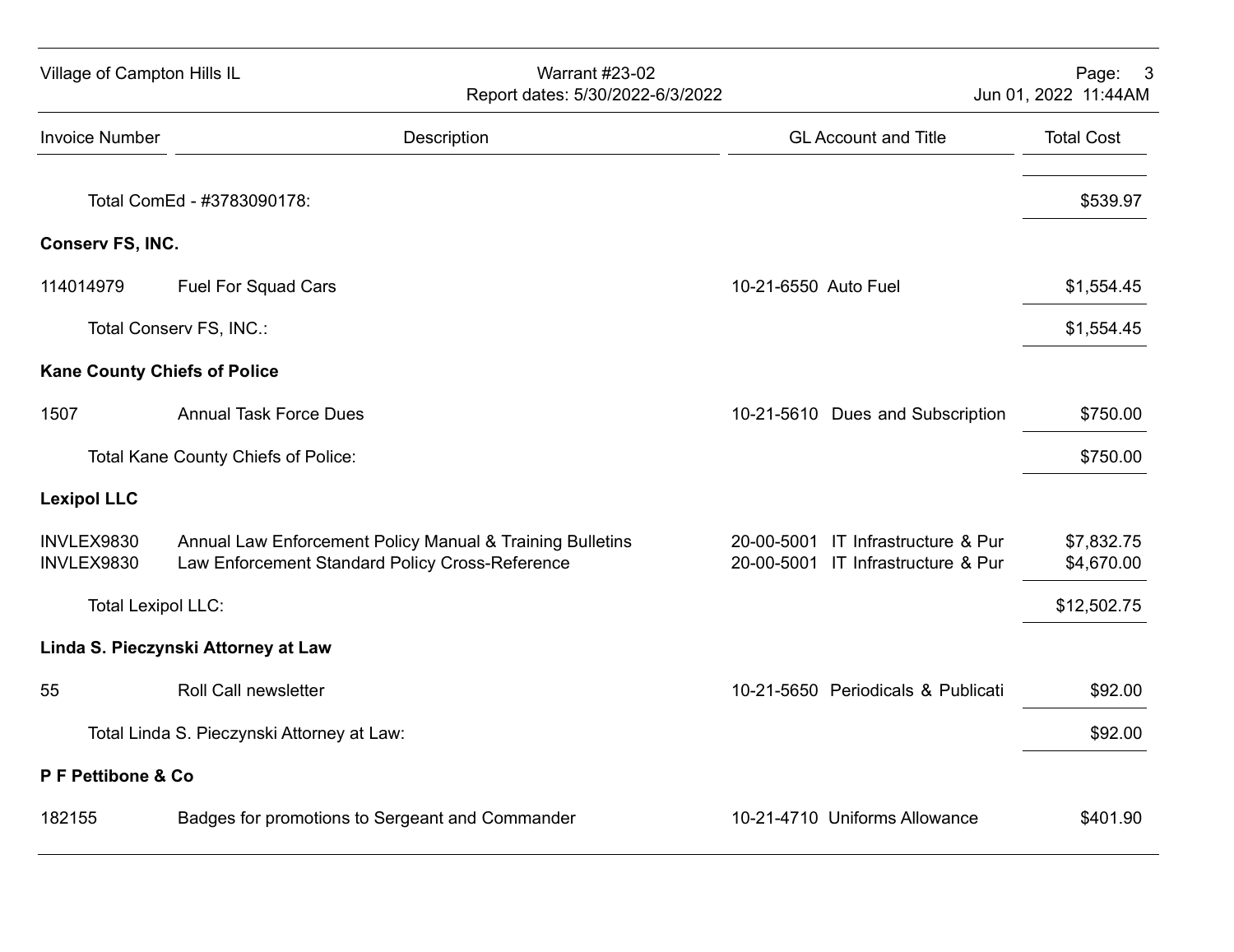|                       | Village of Campton Hills IL                 | <b>Warrant #23-02</b><br>Report dates: 5/30/2022-6/3/2022<br>Jun 01, 2022 11:44AM |                   |  |
|-----------------------|---------------------------------------------|-----------------------------------------------------------------------------------|-------------------|--|
| <b>Invoice Number</b> | Description                                 | <b>GL Account and Title</b>                                                       | <b>Total Cost</b> |  |
|                       | Total P F Pettibone & Co:                   |                                                                                   | \$401.90          |  |
|                       | <b>Trailside Auto Repair Inc.</b>           |                                                                                   |                   |  |
| 18069                 | Squad #13 - Oil Change                      | 10-21-5130 Maint Svc-Vehicle                                                      | \$47.99           |  |
| 18072                 | Squad #12 - Oil Change                      | 10-21-5130 Maint Svc-Vehicle                                                      | \$50.40           |  |
|                       | Total Trailside Auto Repair Inc:            |                                                                                   | \$98.39           |  |
| Verizon               |                                             |                                                                                   |                   |  |
| 9907086445            | 04/22/2022 to 05/21/2022 Cell phone Service | 10-21-5520 Telephone                                                              | \$212.12          |  |
|                       | Total Verizon:                              |                                                                                   | \$212.12          |  |
|                       | <b>Grand Totals:</b>                        |                                                                                   | \$49,259.53       |  |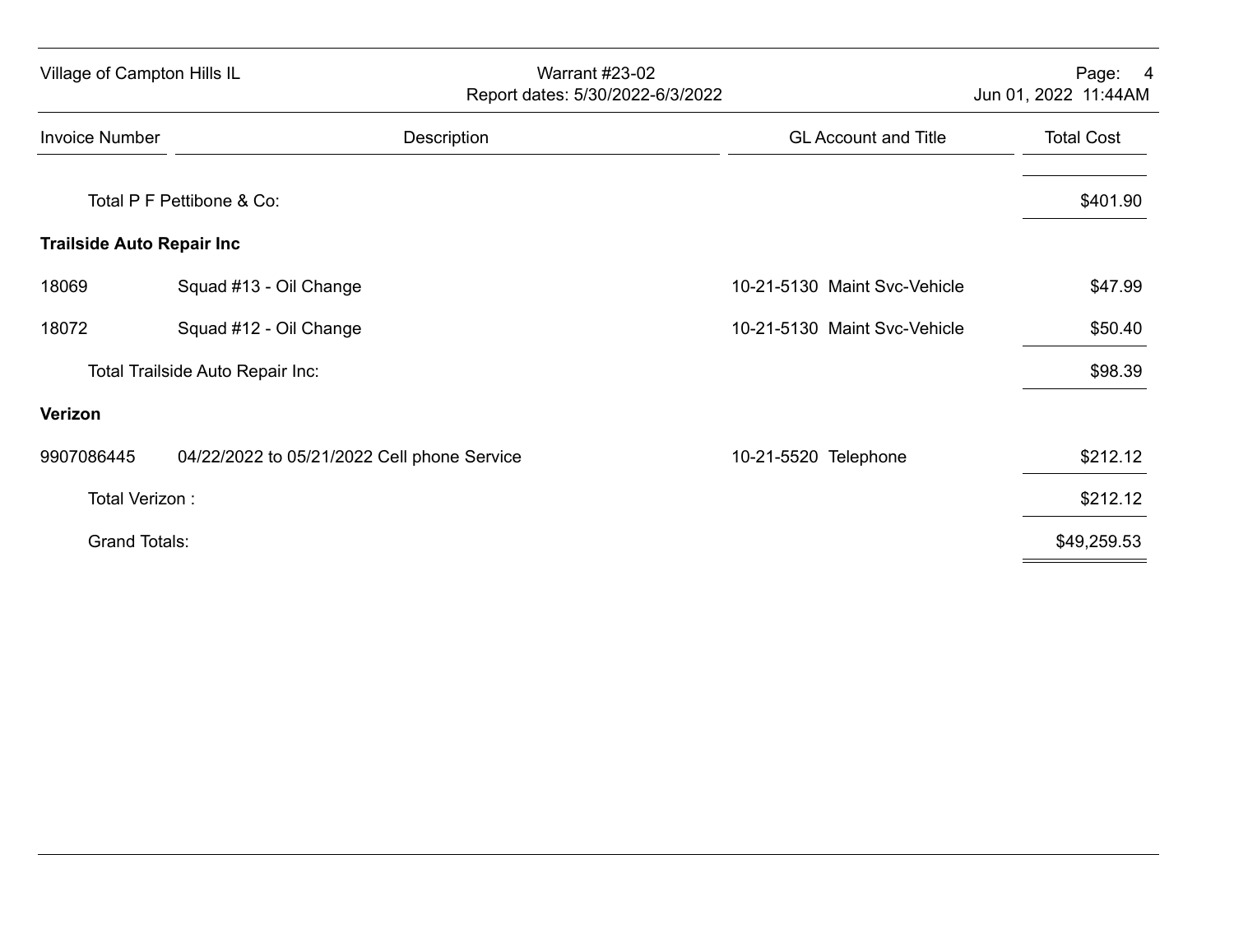| Village of Campton Hills IL                                                            |                                                        | <b>Warrant #23-02</b><br>Report dates: 5/30/2022-6/3/2022                                                                                             | Page:<br>$-5$<br>Jun 01, 2022 11:44AM                 |                   |
|----------------------------------------------------------------------------------------|--------------------------------------------------------|-------------------------------------------------------------------------------------------------------------------------------------------------------|-------------------------------------------------------|-------------------|
| <b>Invoice Number</b>                                                                  |                                                        | Description                                                                                                                                           | <b>GL Account and Title</b>                           | <b>Total Cost</b> |
|                                                                                        |                                                        | Payroll Costs for the 05/27/2022 Pay Check Date                                                                                                       |                                                       |                   |
| Payroll                                                                                |                                                        | <b>Employer Paid Benefits</b>                                                                                                                         |                                                       |                   |
| Administration<br><b>Elected Officials</b><br>Police - Full Time<br>Police - Part Time | \$12,872.19<br>\$4,066.66<br>\$27,303.63<br>\$8,905.20 | <b>IMRF - Employer Portion</b><br><b>IPBC - Employer Portion - monthly</b><br>Police Pension - Employer Portion<br>FICA, Medicare & Other Liabilities | \$2,245.70<br>\$18,854.65<br>\$7,150.00<br>\$2,563.04 |                   |
| <b>Total Payroll</b>                                                                   | \$53,147.68                                            | <b>Total Employer Paid Benefits</b>                                                                                                                   | \$30,813.39                                           |                   |

Village President \_\_\_\_\_\_\_\_\_\_\_\_\_\_\_\_\_\_\_\_\_\_\_\_\_\_\_\_\_\_\_\_\_\_\_\_\_\_\_\_\_\_\_\_\_\_\_\_\_\_\_\_

I CERTIFY THAT THIS WARRANT AS LISTED AND APPROVED BY THE VILLAGE PRESIDENT WERE DULY AUTHORIZED FOR PAYMENT BY THE BOARD OF TRUSTEES OF THE VILLAGE OF CAMPTON HILLS.

Village Clerk **Executive Clerk** and the set of the set of the set of the set of the set of the set of the set of the set of the set of the set of the set of the set of the set of the set of the set of the set of the set of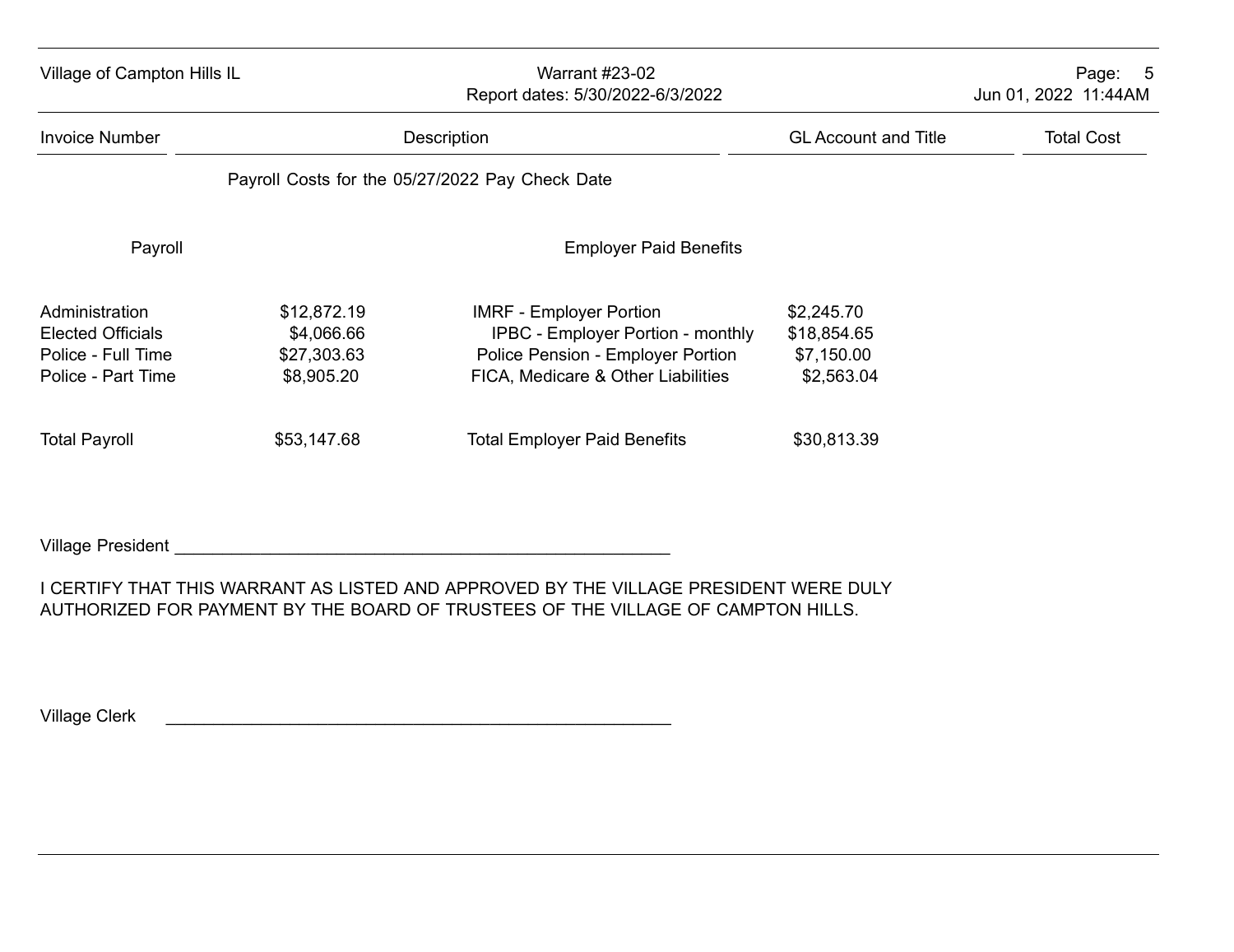

#### **Resolution for Maintenance Under the Illinois Highway Code**



|                                                                                                                                                                                                                                                                                                                                                                               | <b>Resolution Number</b>                            | <b>Resolution Type</b>                                                    | <b>Section Number</b>                                                    |
|-------------------------------------------------------------------------------------------------------------------------------------------------------------------------------------------------------------------------------------------------------------------------------------------------------------------------------------------------------------------------------|-----------------------------------------------------|---------------------------------------------------------------------------|--------------------------------------------------------------------------|
|                                                                                                                                                                                                                                                                                                                                                                               |                                                     | Original                                                                  | 23-00000-00-GM                                                           |
|                                                                                                                                                                                                                                                                                                                                                                               |                                                     |                                                                           |                                                                          |
| <b>President and Board of Trustees</b><br>BE IT RESOLVED, by the                                                                                                                                                                                                                                                                                                              |                                                     | <b>Village</b><br>of the<br>Local Public Agency Type                      | of                                                                       |
| <b>Governing Body Type</b><br><b>Campton Hills</b>                                                                                                                                                                                                                                                                                                                            |                                                     |                                                                           | Illinois that there is hereby appropriated the sum of Two Hundred Eighty |
| Name of Local Public Agency                                                                                                                                                                                                                                                                                                                                                   |                                                     |                                                                           |                                                                          |
|                                                                                                                                                                                                                                                                                                                                                                               |                                                     |                                                                           |                                                                          |
| of Motor Fuel Tax funds for the purpose of maintaining streets and highways under the applicable provisions of Illinois Highway Code from                                                                                                                                                                                                                                     |                                                     |                                                                           |                                                                          |
| 05/01/22<br>04/30/23<br><b>Ending Date</b><br><b>Beginning Date</b>                                                                                                                                                                                                                                                                                                           |                                                     |                                                                           |                                                                          |
| BE IT FURTHER RESOLVED, that only those operations as listed and described on the approved Estimate of Maintenance Costs,<br>including supplemental or revised estimates approved in connection with this resolution, are eligible for maintenance with Motor Fuel Tax<br>funds during the period as specified above.                                                         |                                                     |                                                                           |                                                                          |
| <b>Village</b><br>BE IT FURTHER RESOLVED, that                                                                                                                                                                                                                                                                                                                                | of                                                  | <b>Campton Hills</b>                                                      |                                                                          |
| <b>Local Public Agency Type</b><br>shall submit within three months after the end of the maintenance period as stated above, to the Department of Transportation, on forms<br>available from the Department, a certified statement showing expenditures and the balances remaining in the funds authorized for<br>expenditure by the Department under this appropriation, and |                                                     | Name of Local Public Agency                                               |                                                                          |
| BE IT FURTHER RESOLVED, that the Clerk is hereby directed to transmit four (4) ceritified originals of this resolution to the district office<br>of the Department of Transportation.                                                                                                                                                                                         |                                                     |                                                                           |                                                                          |
| <b>I</b> Dorothea Stipetic<br>Name of Clerk                                                                                                                                                                                                                                                                                                                                   | Village                                             | Clerk in and for said                                                     | <b>Village</b><br><b>Local Public Agency Type</b>                        |
| <b>Campton Hills</b><br>ot                                                                                                                                                                                                                                                                                                                                                    | <b>Local Public Agency Type</b>                     | in the State of Illinois, and keeper of the records and files thereof, as |                                                                          |
| Name of Local Public Agency                                                                                                                                                                                                                                                                                                                                                   |                                                     |                                                                           |                                                                          |
| provided by statute, do hereby certify the foregoing to be a true, perfect and complete copy of a resolution adopted by the                                                                                                                                                                                                                                                   |                                                     |                                                                           |                                                                          |
| <b>President and Board of Trustees</b><br>of                                                                                                                                                                                                                                                                                                                                  | <b>Campton Hills</b><br>Name of Local Public Agency | at a meeting held on                                                      |                                                                          |
| Governing Body Type<br>IN TESTIMONY WHEREOF, I have hereunto set my hand and seal this                                                                                                                                                                                                                                                                                        |                                                     | day of                                                                    | Date                                                                     |
|                                                                                                                                                                                                                                                                                                                                                                               | Dav                                                 | Month, Year                                                               |                                                                          |
|                                                                                                                                                                                                                                                                                                                                                                               |                                                     |                                                                           |                                                                          |
| (SEAL)                                                                                                                                                                                                                                                                                                                                                                        | <b>Clerk Signature</b>                              |                                                                           |                                                                          |
|                                                                                                                                                                                                                                                                                                                                                                               |                                                     |                                                                           |                                                                          |
|                                                                                                                                                                                                                                                                                                                                                                               |                                                     |                                                                           |                                                                          |
|                                                                                                                                                                                                                                                                                                                                                                               |                                                     | <b>APPROVED</b>                                                           |                                                                          |
|                                                                                                                                                                                                                                                                                                                                                                               | <b>Regional Engineer</b>                            |                                                                           |                                                                          |
|                                                                                                                                                                                                                                                                                                                                                                               | Department of Transportation                        |                                                                           | Date                                                                     |
|                                                                                                                                                                                                                                                                                                                                                                               |                                                     |                                                                           |                                                                          |
|                                                                                                                                                                                                                                                                                                                                                                               |                                                     |                                                                           |                                                                          |
|                                                                                                                                                                                                                                                                                                                                                                               |                                                     |                                                                           |                                                                          |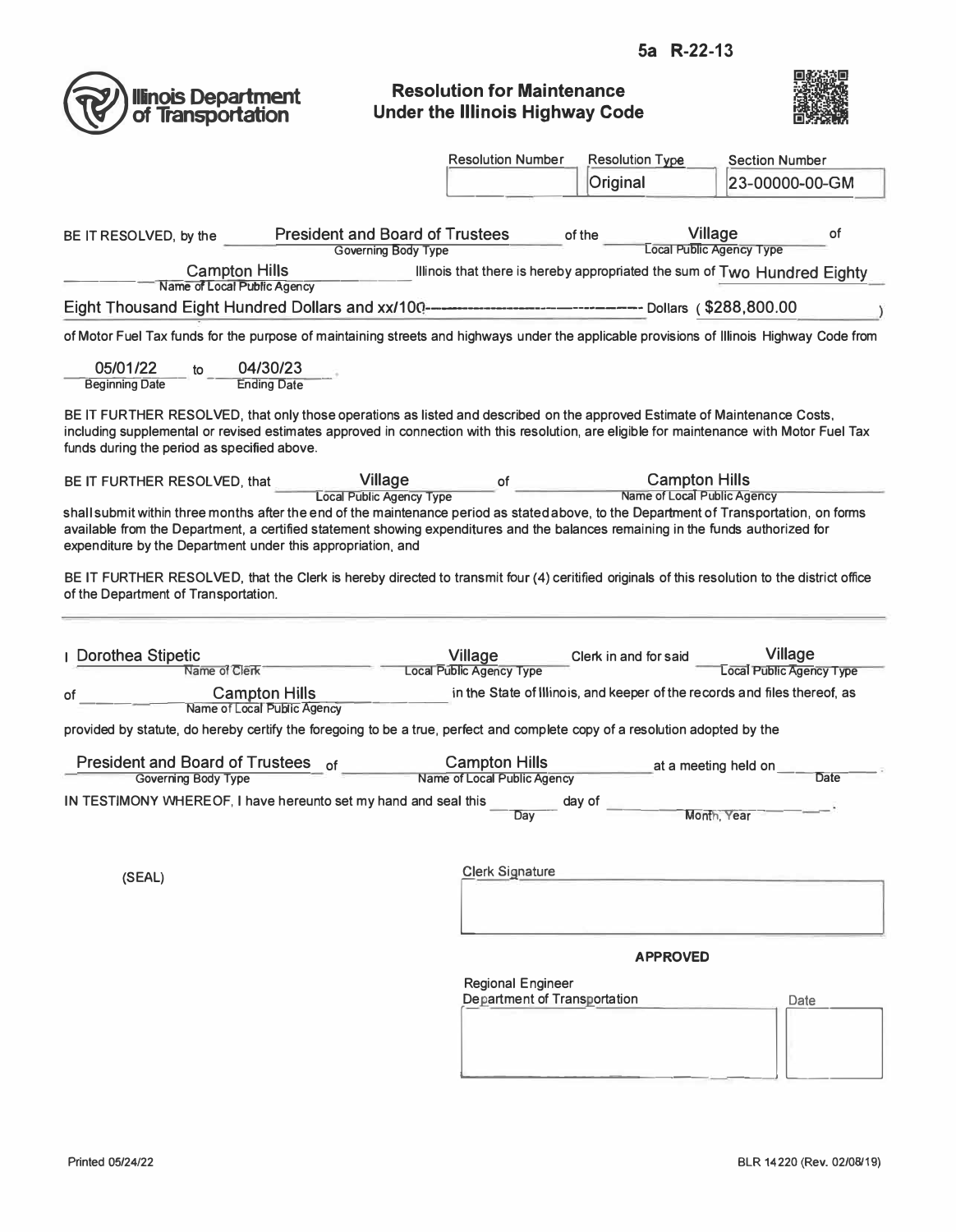

#### **Local Public Agency General Maintenance**

**Estimate of Maintenance Costs** 

Submittal Type Original

| Estimate of Cost for            |             |                       |           |                           |
|---------------------------------|-------------|-----------------------|-----------|---------------------------|
| <b>Municipality</b>             |             |                       |           | <b>Maintenance Period</b> |
| Local Public Agency             | County      | <b>Section Number</b> | Beainning | Endina                    |
| <b>Village of Campton Hills</b> | <b>Kane</b> | 23-00000-00-GM        | 05/01/22  | 04/30/23                  |

#### **Maintenance Items Material Categories/** Total Point of Delivery or Maintenance Operation Maintenance Maint Eng Insp. Work Performed by Req. Cost Operation Category an Outside Contractor Unit Quantity **Unit Cost** Cost Street **IIA**  $\mathsf{No}$ \$20,000.00 Maintenance Snow & Ice Removal -Roads in Plato Township by **IIA No** \$50,000.00 Campton Township **Highway** Department Roadway Tree Maintenance by Campton **IIA No** \$14,000.00 Township Highway Department Misc. Maintenance by Campton **IIA No**  $$2,500.00$ Township Highway Department **IGA** with Campton Township for **IIA No** \$202,300.00 Roads in Campton Township **Total Operation Cost** \$288,800.00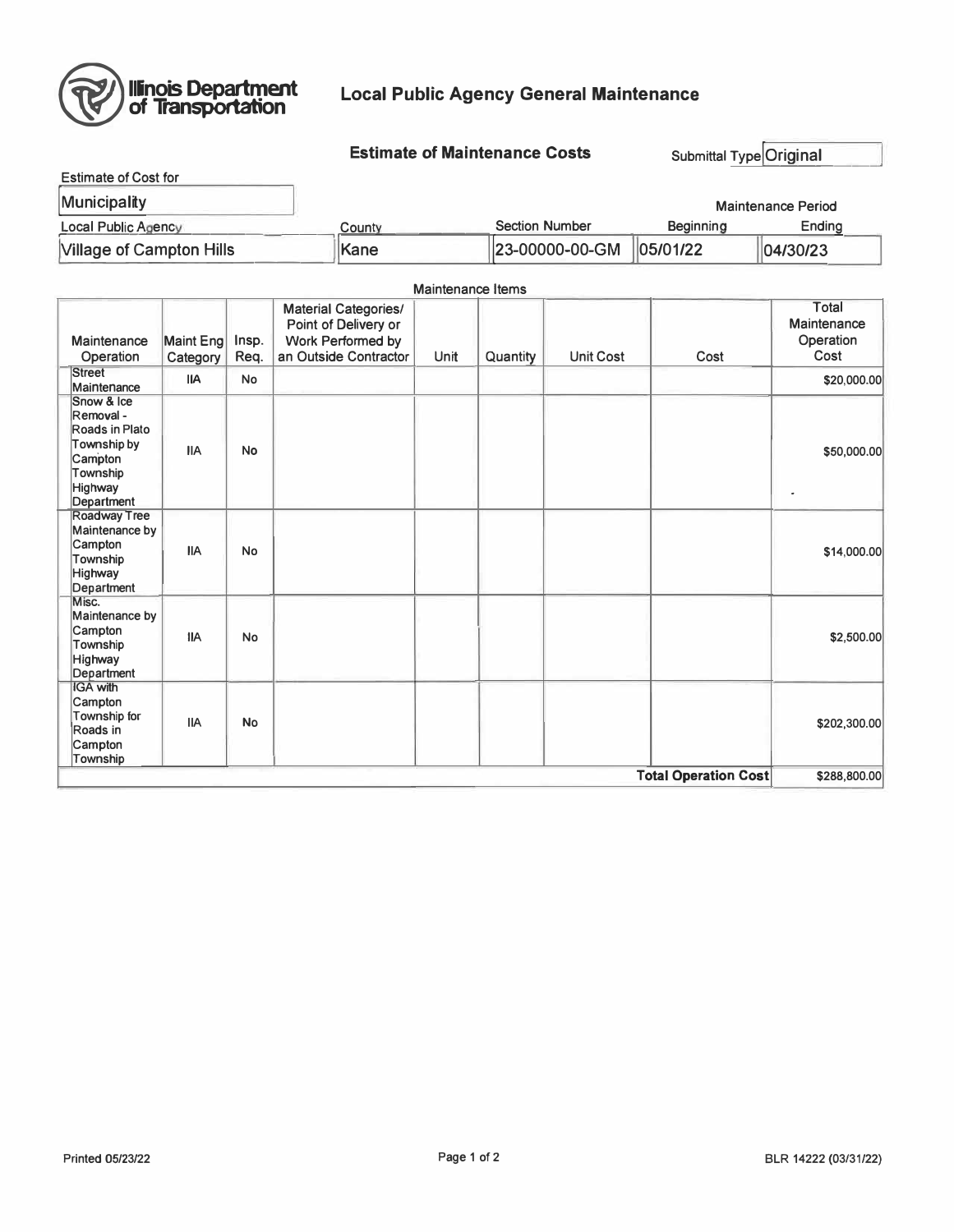|  |  | <b>Estimate of Maintenance Costs</b> |
|--|--|--------------------------------------|
|--|--|--------------------------------------|

Submittal Type Original

| Local Public Agency                                          | County                   | Section          |                                     | <b>Beginning</b>                               | <b>Maintenance Period</b><br>Ending |
|--------------------------------------------------------------|--------------------------|------------------|-------------------------------------|------------------------------------------------|-------------------------------------|
| <b>Village of Campton Hills</b>                              | Kane                     |                  | 23-00000-00-GM                      | 05/01/22                                       | 04/30/23                            |
|                                                              |                          |                  |                                     | <b>Estimate of Maintenance Costs Summary</b>   |                                     |
| <b>Maintenance</b>                                           |                          | <b>MFT Funds</b> | <b>RBI Funds</b>                    | <b>Other Funds</b>                             | <b>Estimated Costs</b>              |
| <b>Local Public Agency Labor</b>                             |                          |                  |                                     |                                                |                                     |
| <b>Local Public Agency Equipment</b>                         |                          |                  |                                     |                                                |                                     |
| Materials/Contracts(Non Bid Items)                           |                          | \$288,800.00     |                                     |                                                | \$288,800.00                        |
| Materials/Deliver & Install/Materials Quotations (Bid Items) |                          |                  |                                     |                                                |                                     |
| Formal Contract (Bid Items)                                  |                          |                  |                                     |                                                |                                     |
|                                                              | <b>Maintenance Total</b> | \$288,800.00     |                                     |                                                | \$288,800.00                        |
|                                                              |                          |                  |                                     | <b>Estimated Maintenance Eng Costs Summary</b> |                                     |
| <b>Maintenance Engineering</b>                               |                          | <b>MFT Funds</b> | <b>RBI Funds</b>                    | <b>Other Funds</b>                             | <b>Total Est Costs</b>              |
| <b>Preliminary Engineering</b>                               |                          |                  |                                     |                                                |                                     |
| <b>Engineering Inspection</b>                                |                          |                  |                                     |                                                |                                     |
| <b>Material Testing</b>                                      |                          |                  |                                     |                                                |                                     |
| Advertising                                                  |                          |                  |                                     |                                                |                                     |
| <b>Bridge Inspection Engineering</b>                         |                          |                  |                                     |                                                |                                     |
| <b>Maintenance Engineering Total</b>                         |                          |                  |                                     |                                                |                                     |
| <b>Total Estimated Maintenance</b>                           |                          | \$288,800. 0     |                                     |                                                | \$288,8000                          |
| <b>Remarks</b>                                               |                          |                  |                                     |                                                |                                     |
|                                                              |                          |                  |                                     |                                                |                                     |
| <b>SUBMITTED</b>                                             |                          |                  |                                     |                                                |                                     |
| <b>Local Public Agency Official</b>                          | Date                     |                  |                                     |                                                |                                     |
|                                                              |                          |                  |                                     |                                                |                                     |
| <b>Title</b>                                                 |                          |                  |                                     |                                                |                                     |
|                                                              |                          |                  |                                     | <b>APPROVED</b>                                |                                     |
|                                                              |                          |                  | <b>Regional Engineer</b>            |                                                |                                     |
| County Engineer/Superintendent of Highways                   | Date                     |                  | <b>Department of Transportation</b> |                                                | Date                                |
|                                                              |                          |                  |                                     |                                                |                                     |
|                                                              |                          |                  |                                     |                                                |                                     |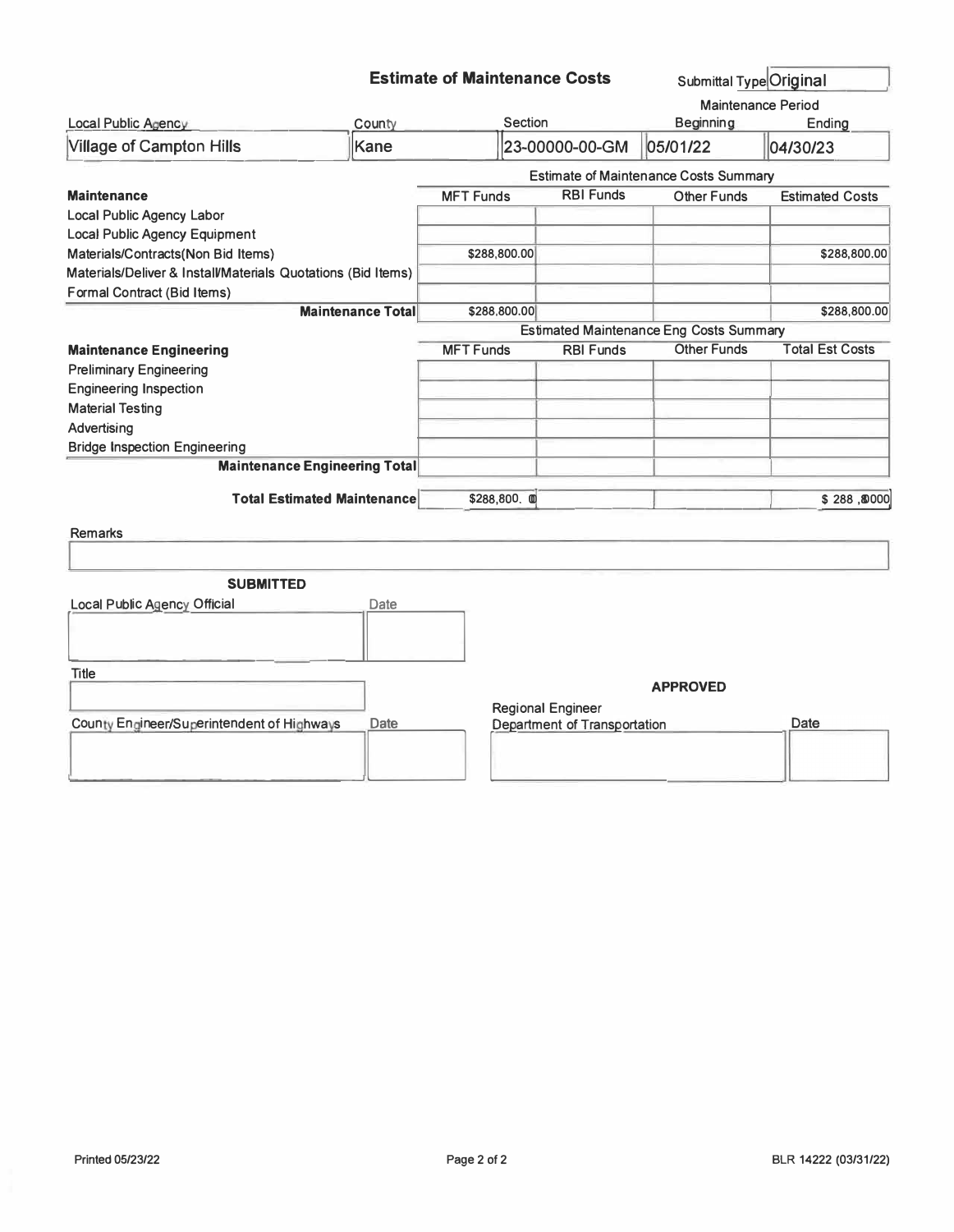

**Illinois Department**<br>of **Transportation** 

## **Resolution for Improvement Under the Illinois Highway Code**

**REBUILD ILLINOIS** 

| Is this project a bondable capital improvement?                                                                                                                                                                                                                        |                       |  | Resolution TYPe                     |           | <b>Resolution Number</b>      | <b>Section Number</b>                                                                             |  |
|------------------------------------------------------------------------------------------------------------------------------------------------------------------------------------------------------------------------------------------------------------------------|-----------------------|--|-------------------------------------|-----------|-------------------------------|---------------------------------------------------------------------------------------------------|--|
| $\boxtimes$ Yes<br>$\Box$ No                                                                                                                                                                                                                                           |                       |  |                                     |           |                               | 23-00008-00-RS                                                                                    |  |
| BE IT RESOLVED, by the President and Board of Trustees                                                                                                                                                                                                                 |                       |  | of the Village                      |           |                               |                                                                                                   |  |
| <b>Local Publ's Agency Type</b><br><b>Governing Body Type</b><br>Illinois that the following described street(s)/road(s)/structure be improved under<br>of Campton Hills                                                                                               |                       |  |                                     |           |                               |                                                                                                   |  |
| Name of Local Public Agency                                                                                                                                                                                                                                            |                       |  |                                     |           |                               |                                                                                                   |  |
| the Illinois Highway Code. Work shall be done by Contract                                                                                                                                                                                                              | Contract or Day Labor |  |                                     |           |                               |                                                                                                   |  |
| For Roadway/Street Improvements:                                                                                                                                                                                                                                       |                       |  |                                     |           |                               |                                                                                                   |  |
| Name of Street(s)/Road(s)                                                                                                                                                                                                                                              | Length<br>(miles)     |  | Route                               |           | From                          | To                                                                                                |  |
| See Exhibit A attached for list of streets                                                                                                                                                                                                                             |                       |  |                                     |           |                               |                                                                                                   |  |
|                                                                                                                                                                                                                                                                        |                       |  |                                     |           |                               |                                                                                                   |  |
| For Structures:                                                                                                                                                                                                                                                        | Existing              |  |                                     |           |                               |                                                                                                   |  |
| Name of Street(s)/Road(s)                                                                                                                                                                                                                                              | Structure No.         |  | Route                               |           | Location                      | <b>Feature Crossed</b>                                                                            |  |
|                                                                                                                                                                                                                                                                        |                       |  |                                     |           |                               |                                                                                                   |  |
| BE IT FURTHER RESOLVED.<br>1. That the proposed improvement shall consist of                                                                                                                                                                                           |                       |  |                                     |           |                               |                                                                                                   |  |
| construction of hot-mix asphalt resurfacing including, but not limited to, hot-mix asphalt surface course,                                                                                                                                                             |                       |  |                                     |           |                               |                                                                                                   |  |
| shoulders, and pavement markings.                                                                                                                                                                                                                                      |                       |  |                                     |           |                               |                                                                                                   |  |
|                                                                                                                                                                                                                                                                        |                       |  |                                     |           |                               |                                                                                                   |  |
| 2. That there is hereby appropriated the sum of Seven hundred thirty three thousand six hundred dollars and xx/100----                                                                                                                                                 |                       |  |                                     |           |                               |                                                                                                   |  |
|                                                                                                                                                                                                                                                                        |                       |  |                                     | Dollars ( |                               | \$733,600.00 ) for the improvement of                                                             |  |
| said section from the Local Public Agency's allotment of Motor Fuel Tax funds.<br>BE IT FURTHER RESOLVED, that the Clerk is hereby directed to transmit four (4) certified originals of this resolution to the district office<br>of the Department of Transportation. |                       |  |                                     |           |                               |                                                                                                   |  |
|                                                                                                                                                                                                                                                                        |                       |  |                                     |           |                               |                                                                                                   |  |
|                                                                                                                                                                                                                                                                        |                       |  |                                     |           |                               |                                                                                                   |  |
| I, Dorothea Stipetic<br>Name of Clerk                                                                                                                                                                                                                                  | Village               |  | <b>Local Public Agency Type</b>     |           | Clerk in and for said Village | <b>Local Publ c Agency Type</b>                                                                   |  |
| of Campton Hills                                                                                                                                                                                                                                                       |                       |  |                                     |           |                               | $\pm$ in the State after $\pm$ . It, and keeper of the records will files thereof, as provided by |  |
| Name of Local Public Agency                                                                                                                                                                                                                                            |                       |  |                                     |           |                               |                                                                                                   |  |
| statute, do hereby certify the foregoing to be a true, perfect and complete original of a resolution adopted by                                                                                                                                                        |                       |  |                                     |           |                               |                                                                                                   |  |
| President and Board of Trustees of Campton Hills<br>Governing Body Type                                                                                                                                                                                                |                       |  | Name of Local Public Agency         |           | at a meeting held on          | <b>Date</b>                                                                                       |  |
| IN TESTIMONY WHEREOF, I have hereunto set my hand and seal this                                                                                                                                                                                                        |                       |  |                                     | day of    |                               |                                                                                                   |  |
|                                                                                                                                                                                                                                                                        |                       |  | Day                                 |           | Month, Year                   |                                                                                                   |  |
| (SEAL)                                                                                                                                                                                                                                                                 |                       |  | <b>Clerk Signature</b>              |           |                               | Date                                                                                              |  |
|                                                                                                                                                                                                                                                                        |                       |  |                                     |           |                               |                                                                                                   |  |
|                                                                                                                                                                                                                                                                        |                       |  |                                     |           |                               |                                                                                                   |  |
|                                                                                                                                                                                                                                                                        |                       |  |                                     |           | <b>Approved</b>               |                                                                                                   |  |
|                                                                                                                                                                                                                                                                        |                       |  | <b>Regional Engineer</b>            |           |                               |                                                                                                   |  |
|                                                                                                                                                                                                                                                                        |                       |  | <b>Department of Transportation</b> |           |                               | Date                                                                                              |  |
|                                                                                                                                                                                                                                                                        |                       |  |                                     |           |                               |                                                                                                   |  |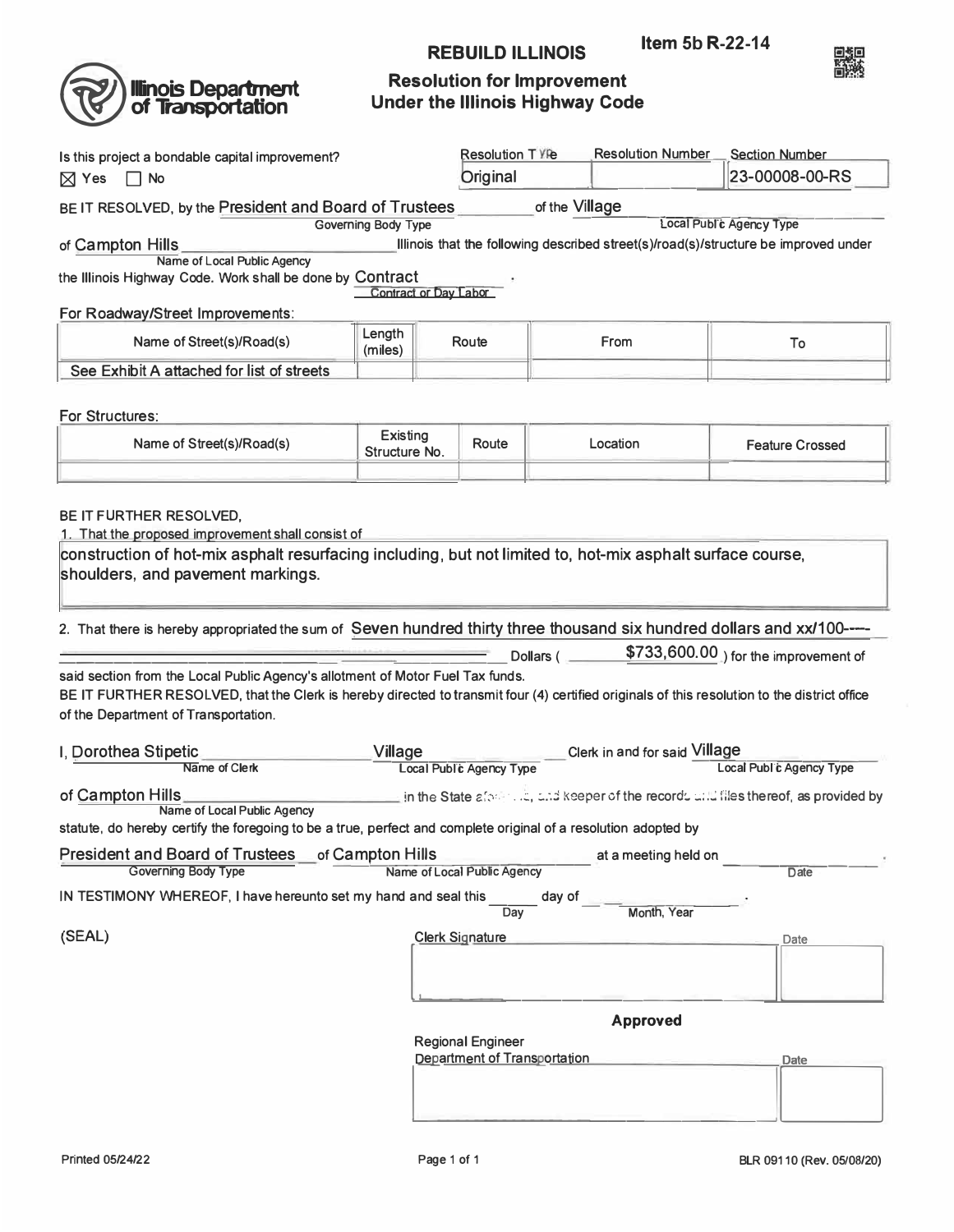

# **Illinois Department**<br>of Transportation

### **Resolution for Improvement Under the Illinois Highway Code**

**MOTOR FUEL TAX** 

| Is this project a bondable capital improvement?                                                                                                                                                                                                                                                                                            |                                  |  | <b>Resolution Type</b>               |           | <b>Resolution Number</b>      | <b>Section Number</b>                                                                                                  |
|--------------------------------------------------------------------------------------------------------------------------------------------------------------------------------------------------------------------------------------------------------------------------------------------------------------------------------------------|----------------------------------|--|--------------------------------------|-----------|-------------------------------|------------------------------------------------------------------------------------------------------------------------|
| $\boxtimes$ Yes<br>$\sqcap$ No                                                                                                                                                                                                                                                                                                             |                                  |  | Original                             |           |                               | 23-00008-00-RS                                                                                                         |
| BE IT RESOLVED, by the President and Board of Trustees                                                                                                                                                                                                                                                                                     |                                  |  | of the Village                       |           |                               |                                                                                                                        |
| of Campton Hills<br>Name of Local Public Agency<br>the Illinois Highway Code. Work shall be done by Contract                                                                                                                                                                                                                               | <b>Governing Body Type</b>       |  |                                      |           |                               | <b>Local Public Agency Type</b><br>Illinois that the following described street(s)/road(s)/structure be improved under |
| For Roadway/Street Improvements:                                                                                                                                                                                                                                                                                                           | <b>Contract or Day Labor</b>     |  |                                      |           |                               |                                                                                                                        |
| Name of Street(s)/Road(s)                                                                                                                                                                                                                                                                                                                  | Length<br>(miles)                |  | Route                                |           | From                          | To                                                                                                                     |
| See Exhibit A attached for list of streets                                                                                                                                                                                                                                                                                                 |                                  |  |                                      |           |                               |                                                                                                                        |
|                                                                                                                                                                                                                                                                                                                                            |                                  |  |                                      |           |                               |                                                                                                                        |
| For Structures:<br>Name of Street(s)/Road(s)                                                                                                                                                                                                                                                                                               | <b>Existing</b><br>Structure No. |  | Route                                |           | Location                      | <b>Feature Crossed</b>                                                                                                 |
|                                                                                                                                                                                                                                                                                                                                            |                                  |  |                                      |           |                               |                                                                                                                        |
| 1. That the proposed improvement shall consist of<br>engineering and construction of hot-mix asphalt resurfacing including, but not limited to, hot-mix asphalt surface<br>course, shoulders, and pavement markings.<br>2. That there is hereby appropriated the sum of Four hundred ninety six thousand four hundred dollars and xx/100-- |                                  |  |                                      |           |                               |                                                                                                                        |
|                                                                                                                                                                                                                                                                                                                                            |                                  |  |                                      | Dollars ( |                               | \$496,400.00 ) for the improvement of                                                                                  |
| said section from the Local Public Agency's allotment of Motor Fuel Tax funds.<br>BE IT FURTHER RESOLVED, that the Clerk is hereby directed to transmit four (4) certified originals of this resolution to the district office<br>of the Department of Transportation.                                                                     |                                  |  |                                      |           |                               |                                                                                                                        |
| I, Dorothea Stipetic                                                                                                                                                                                                                                                                                                                       | <b>Village</b>                   |  |                                      |           | Clerk in and for said Village |                                                                                                                        |
| Name of Clerk                                                                                                                                                                                                                                                                                                                              |                                  |  | Local Public <sup>*</sup> cency Type |           |                               | <b>Local Public Agency Type</b>                                                                                        |
| of Campton Hills<br>Name of Local Public Agency                                                                                                                                                                                                                                                                                            |                                  |  |                                      |           |                               | in the State aforesaid, and keeper of the records and files thereof, as provided by                                    |
| statute, do hereby certify the foregoing to be a true, perfect and complete original of a resolution adopted by                                                                                                                                                                                                                            |                                  |  |                                      |           |                               |                                                                                                                        |
| President and Board of Trustees of Campton Hills                                                                                                                                                                                                                                                                                           |                                  |  |                                      |           | at a meeting held on          |                                                                                                                        |
| <b>Governing Body Type</b><br>IN TESTIMONY WHEREOF, I have hereunto set my hand and seal this                                                                                                                                                                                                                                              |                                  |  | Name of Local Public Agency<br>Dav   | day of    | Month, Year                   | Date                                                                                                                   |
| (SEAL)                                                                                                                                                                                                                                                                                                                                     |                                  |  | <b>Clerk Signature</b>               |           |                               | Date                                                                                                                   |
|                                                                                                                                                                                                                                                                                                                                            |                                  |  |                                      |           |                               |                                                                                                                        |
|                                                                                                                                                                                                                                                                                                                                            |                                  |  |                                      |           | <b>Approved</b>               |                                                                                                                        |
|                                                                                                                                                                                                                                                                                                                                            |                                  |  | <b>Regional Engineer</b>             |           |                               |                                                                                                                        |
|                                                                                                                                                                                                                                                                                                                                            |                                  |  | Department of Transportation         |           |                               | Date                                                                                                                   |
|                                                                                                                                                                                                                                                                                                                                            |                                  |  |                                      |           |                               |                                                                                                                        |
|                                                                                                                                                                                                                                                                                                                                            |                                  |  |                                      |           |                               |                                                                                                                        |